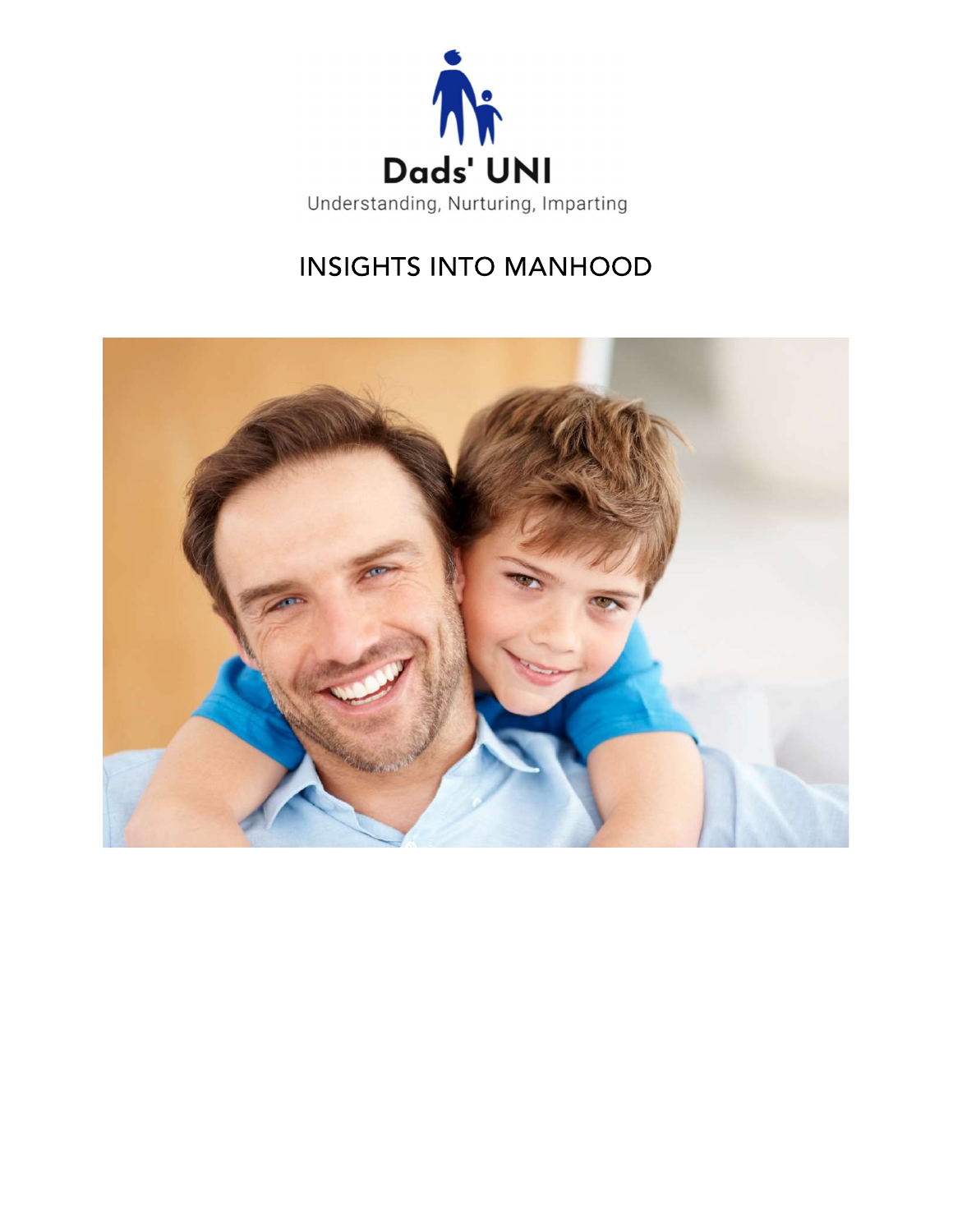### Contents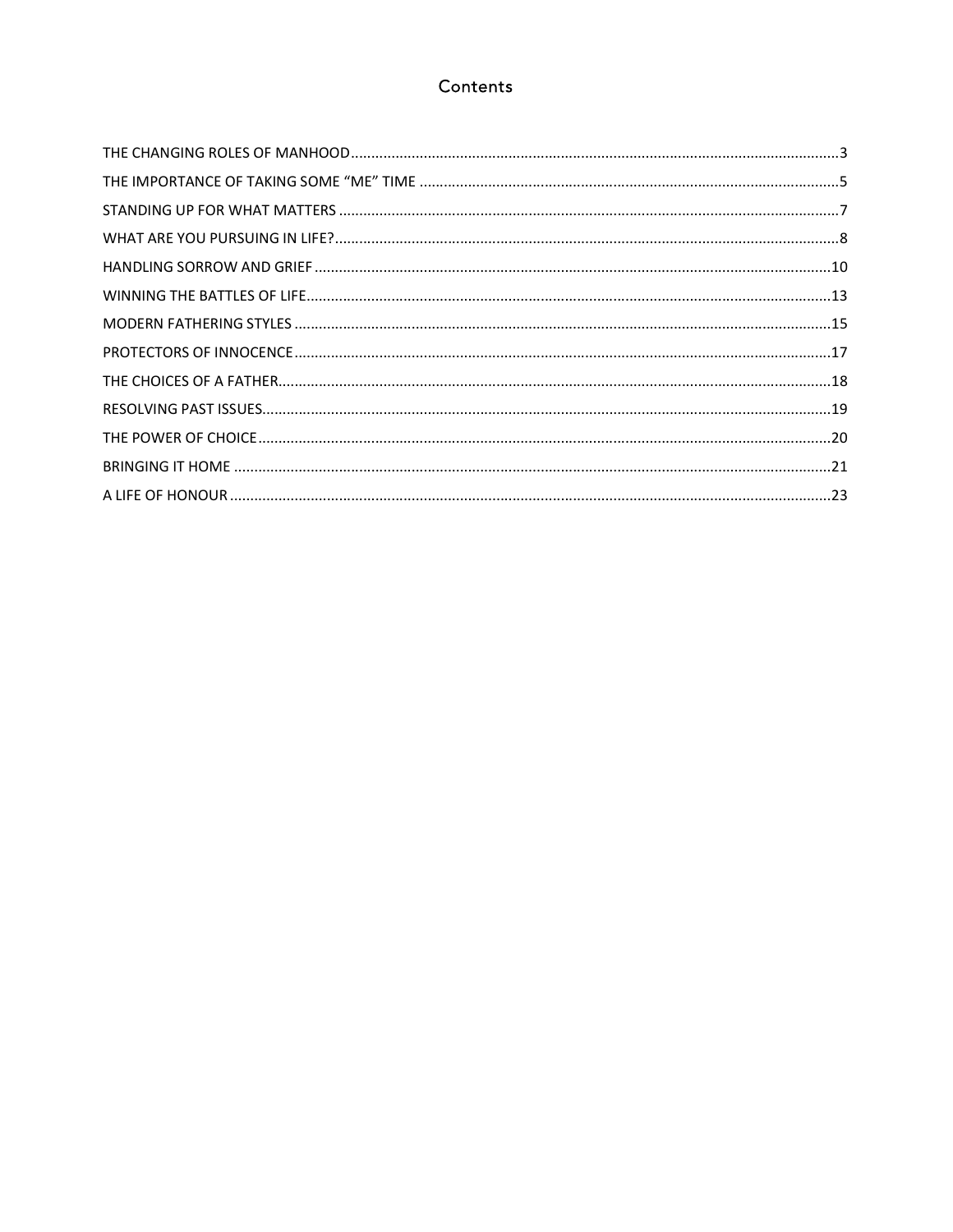# THE CHANGING ROLES OF MANHOOD

Most living things that grow start off in a seed form, usually in a smaller and less developed form than that which it will mature into, its the same way with men. From the moment of conception we begin a process of transformation that continues throughout our entire life as we mature physically, emotionally, intellectually and spiritually. Throughout this process we as men also take on a series of ever-changing roles, it is sometimes described as having to wear many different hats as we continue upon our life's journey. What follows is a list identifying some of the major roles we transition through in life as a man and what we learn through them.

#### The role of son

We all start off wearing the hat of being a son. It is in this role that we begin to learn about the importance of respect and responsibility as we gain an understanding of the role that our father plays within the family. Father-son relationships ultimately create the next generation of fatherson relationships, it is therefore an important time of learning in the life of every son.

#### The role of friend

Throughout life we often make many friendships and understanding what being a friend entails is important if we are to ultimately maintain those relationships long-term. It is as we wear the hat of being a friend that we learn many lessons about loyalty.

#### The role of boyfriend

When we finally make the connection with the girl who will become our future wife we begin to learn many new life lessons. Some of the more important lessons we learn as we wear the hat of being a boyfriend are about emotional sensitivity and treating our girlfriend with the honour she deserves as our future wife. We also begin to realise that for a relationship to truly work we must continue to work on ourselves as a man in the area of selflessness.

#### The role of husband

After we are married our opportunity and the need to change ourselves is magnified, as we begin the life-long process of becoming one married couple rather than two single individuals. It is within the blessed sanctity of marriage as we wear the hat of being a husband that we learn much about the character trait of faithfulness. It is in this role especially that we need to learn how to lay down our own desires and understand the importance of living a life of service. As head of the home we have much to learn if we are to become effective in our leadership role.

#### The role of provider

Traditionally most men wear the hat of being the principal provider for the marriage although in more recent times this is no longer universally accepted. Wisdom and practicality should be used as the couple assess each individual's earning capacity and choose what is right for their situation. It is often advantageous for both of them to work to help them become financially secure as a couple, especially in the early stages of marriage, before the arrival of any children.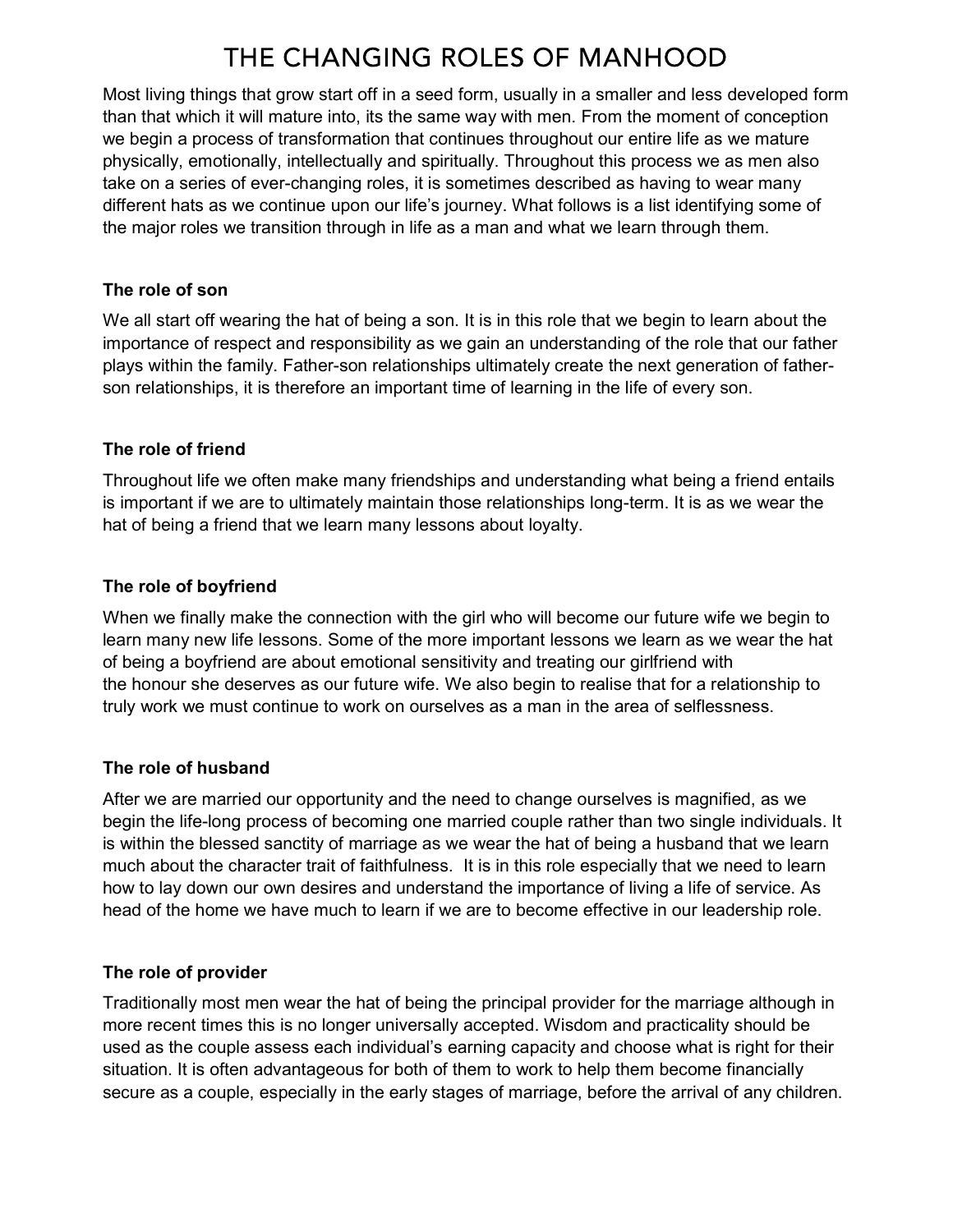#### The role of father

Certainly wearing the hat of being a father is one of the most challenging but also most fulfilling aspects of a mans life. From the moment our child is born we will carry the responsibilities of fatherhood, as we lay down our own life for our family. It is in this role that we must attempt to master being an example to our children 24 hours a day, 7 days a week, and although none of us do it perfectly we should strive toward this goal. It is as a father that we learn about the incredible power of encouragement in the life of a child, and that our words can either hurt or heal. We also learn the value of consistency in discipline and our need for **discernment** in our relationship with our children and their peer groups. Also as a father one of our most primary roles is that of **protector** of the family and especially the well-being of our children.

### The role of coach

As our children grow we often have opportunities to wear the hat of being a coach to them and to pass on the skills and experience that we have learnt in a particular sport or hobby. There is a great deal of satisfaction in watching your child pick up a skill you have taught them and reproduce it well on the playing field. Our role of encouraging them as a coach in their life often has a major influence in assisting the development of a long-term bond between you, that you can enjoy for years to come.

## The role of guide and counsellor

As we watch our children grow and stand with them through the many challenges that they will face we are able to offer both guidance and counsel to help them navigate through life's obstacles. As we wear the hat of being a guide to our child we are able to offer understanding and direction in specific situations to assist them. It is as we wear the hat of being a counsellor that we are able to assist their self-development into maturity. By not doing everything for them and sometimes allowing them to learn from their own mistakes along the way they learn to use reason to understand the consequences of their actions.

## The role of mentor

Later in life when our children have grown up and we have already achieved credibility as a guide and counsellor, we can begin to wear the hat of being a mentor. As an adult they should now be making their own decisions, but when they are facing things beyond their knowledge and experience they can still come to you for advice on important matters. The role of a mentor is that of a person with credibility, experience and wisdom that can assist another person through a respectful relationship as peers.

It is because of the natural evolution of the relationship over time that the father/mentor is no longer seen as an authority figure in their life that needs to be obeyed, but rather a friend to be looked to in times of need.

It is helpful to realise that as men we continue to grow into the roles of manhood along the way even as our children also grow. Although we may not be ready with all the answers for our children when they are born, we can confidently expect that our wisdom and understanding will grow through life's experiences and we will be able to be there for them in their times of need.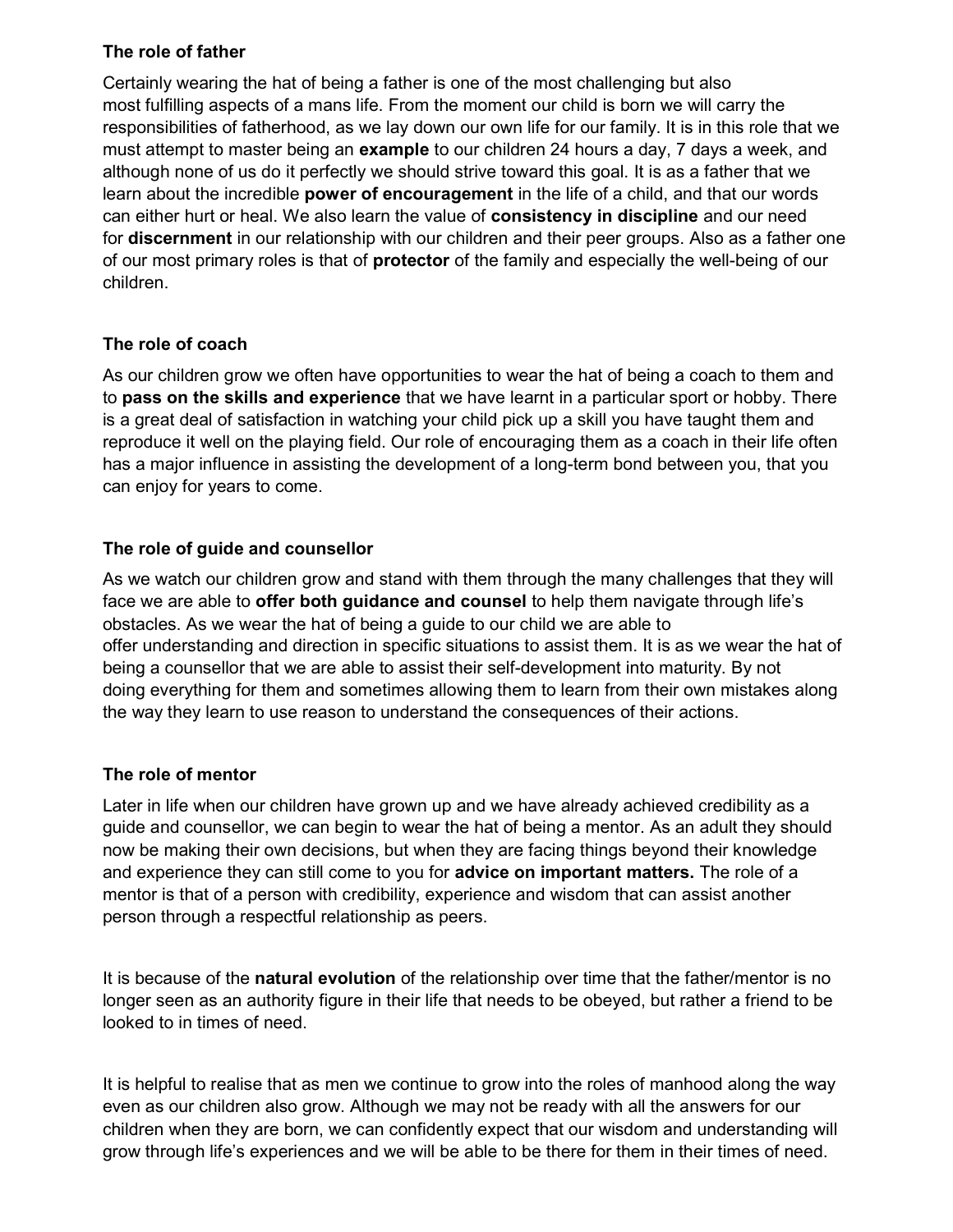# THE IMPORTANCE OF TAKING SOME "ME" TIME

Throughout our hectic workaday lives as men and fathers it is not uncommon from time to time to lose a certain amount of perspective and clarity in relation to where you are going and what you want to achieve in life. It is in these times especially that you may find it beneficial and sometimes even vital for you to become a little selfish and schedule some 'Me' time. The most effective 'Me' time often involves getting away for a few days from everything and everyone that has constant access to you. It's like putting up a sign that says 'Gone Fishing'.

#### Do not disturb

For many of us, our daily lives involve being plugged into everything electronic and media friendly, whether it be mobile phones, laptop computers and tablets etc. We conduct our business through many of these devices and they are extremely helpful in these endeavours, but they also place demands upon us both mentally and emotionally. I have found on occasions that the best way to maintain your long-term effectiveness in life is to unplug yourself totally for a time. This is often as simple as hitting the OFF button and trusting that the world will keep running without you.

## Getting your mind free from stress and worry

There are many things that men need to deal with daily in our modern lives and each of them take up room in our minds and emotions. Finding ways to free our thought life from stress and worry helps maintain our longevity and effectiveness in every area of life. I have found that writing down detailed lists of things we need to do and want to achieve helps get them off my mind and onto paper, so that I no longer have to be concerned about forgetting something important. Once I have written down my detailed list of everything that requires my time and energy in life, whether it be family, business or any other commitments you may have, I place it in my briefcase and shut it and lock it away in the boot of my car.

The physical action of locking away my written thoughts helps my mind understand and accept that all those areas are safe and secure. Each of these areas can be addressed later on at a more appropriate time, but for now I'm leaving them behind in the boot. Throughout your 'Me' time some of the things that are written down and locked in the boot may try to resurface in your mind, it is then that you must be adamant that they are not coming with you on this adventure.

## Freeing yourself to dream

Creativity is a God-given capacity that resides within each and every one of us, although some of us seem to be more adept at accessing it regularly. It is the capacity to come up with new and original ideas, but it is often only when we have effectively de-cluttered our minds that our true creativity can emerge. Once our minds are liberated from cares and concerns we find a new freedom and ability to dream creative dreams for our life through the use of our imagination.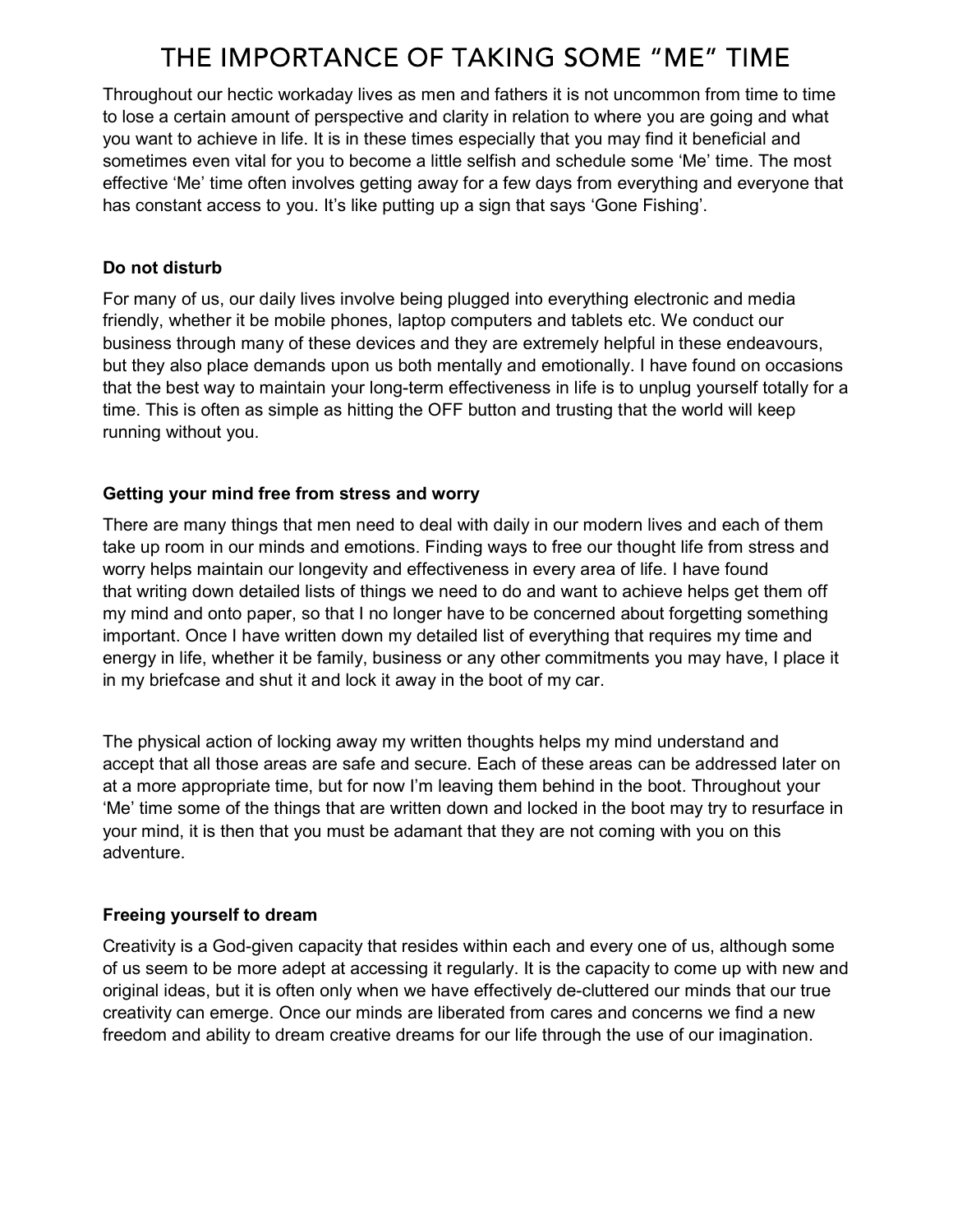#### Putting things into perspective

Some of the more important times in my life when I served as a Church Pastor involved being present with families and friends of those who were about to die. Offering support and comfort to family members through these times gave me a perspective on what are the real and truly important issues that we all need to face in life. I have yet to meet a dying man who wished they had spent more time at work throughout their life, without exception I have found that the things they regret most is the lost opportunities to share their love with their family.

When it all comes down to it, most of the things we worry about in life lose their importance in the face of imminent death. To help identify the things that really matter to you in life, it may help to consider what you would miss the most if you died tomorrow. Once those things are clearly identified you will have achieved a new perspective, and are now more able to focus your energy and time into the areas that mean the most to you personally.

#### Plotting a new course

It is only after we have achieved a fresh perspective on life and on the things that we hold dearest in our hearts, that we are able to build a better tomorrow. A better tomorrow is one that is based upon those things that will give us true and lasting fulfillment. Where do you want to be in 20-30 years time, and who do you want to share it with? What changes do you have to make to ensure that your relationships continue to prosper throughout your time of building your dream? A changed perspective automatically brings about changed priorities, and changed priorities require you to plot a new course in your life.

Once we have taken the time to put out the 'Do Not Disturb' sign, to de-clutter our minds and free ourselves to dream afresh then we are able to find a fresh perspective in life and plot a more sustainable and fulfilling course for our future.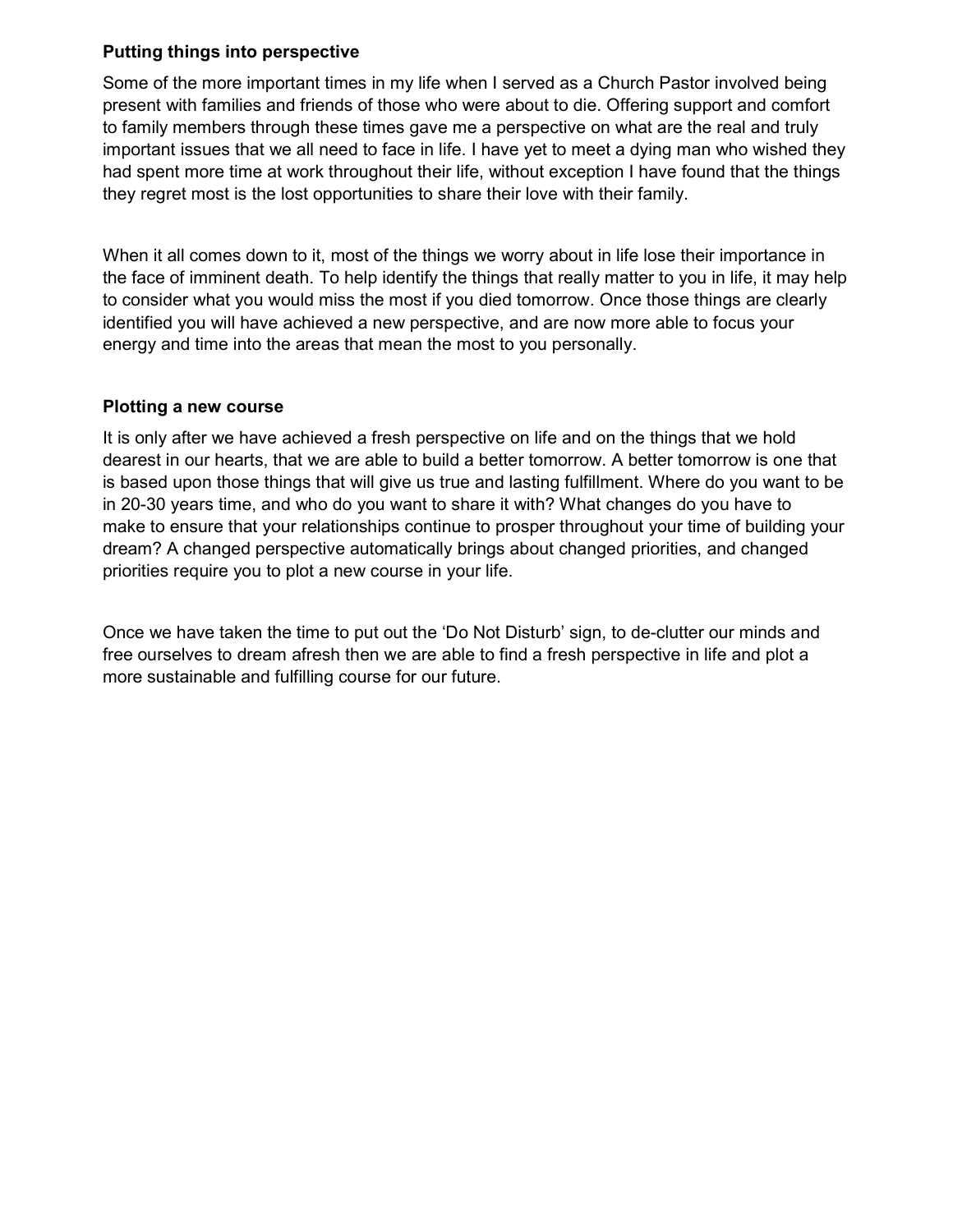## STANDING UP FOR WHAT MATTERS

It is important for us as men and fathers to pass onto our children the values and beliefs that we ourselves live by. Although our children will eventually make up their own minds as to whether our values are relevant to them as adults, it is vital that we instil in them a moral compass as to what is right and wrong in life. When fathers impart values and truths to their children it lays down a path for them to follow and a framework that they can build upon personally.

Throughout our own lives we learn many lessons as men, things we were glad we did and things we wished we had avoided as well. Passing on our own experience to our children can help them avoid many of the pitfalls that await the unwary traveller on the path of life. Lessons like not always trusting everything that people say is true, and that some people want to take advantage of them in life. But also that there are many good people in the world and they need to develop the ability to distinguish clearly between them.

Teaching our children about the value of honesty and kindness, and the ability we each have either to help or hinder our fellow human beings. Teaching them about the power of both giving and receiving forgiveness in life will help them immeasurably as it enables them to be successful in interpersonal relationships. Teaching them that for love to be sustainable it needs to be based on commitment and not merely on emotion. Teaching our children to be generous of heart by giving to those less fortunate than themselves opens up many opportunities in life when they will also be able to receive from the generosity of others.

Having the strength to stand up against injustice and working toward making our planet a better place for all to live will give them stature and influence in their community. Teaching our children the value of study and getting a good education will open up many doors to success in life. Teaching them the importance of having a healthy diet and exercising often will give them a better chance at living a long and enjoyable life.

The list of things we desire to teach and impart to our children may vary according to the principles we ourselves hold dear, but we as fathers have tremendous ability to influence them for good. There are many voices in the world calling out to our children. some shine bright like diamonds but have a poisonous sting in the tail and our children are naive as to the real dangers out there.

As always the most effective way to impart our values and beliefs to our children is through our own life example. As we live our lives our children are watching and learning, and although none of us do it perfectly we should as a father strive to be the best person we can be. Our example as fathers has a profound effect on our children and they often choose to follow in our footsteps.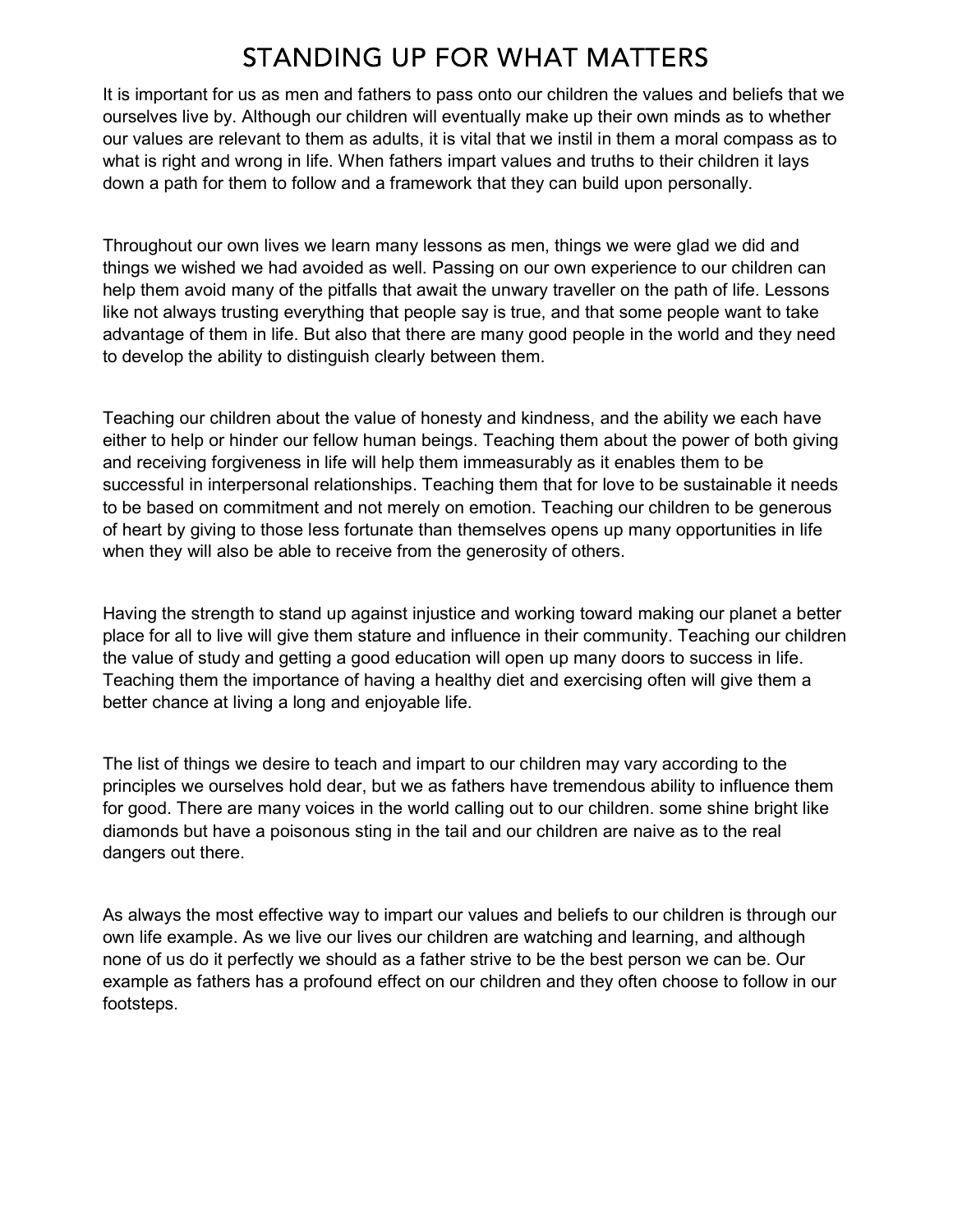# **WHAT ARE YOU PURSUING IN LIFE?**

There are many voices in the world trying to get our attention and saying 'This is what will bring you happiness, or this is what you should be doing!' But as a man, a father and the leader of our family how should we live in this world? As we shoulder the responsibility of being a parent and raising children what path will ultimately prove to be the best for their future? Following is a list of some of the most popular modern life philosophies for your consideration:

#### The pursuit of money

We live in a consumer society where the pursuit of monetary gain is the 'carrot' that many people reach for on a daily basis. They wake up each morning and subconsciously begin their quest to 'make a living' and 'bring home the bacon' so that their family is provided for. Although it is an honourable thing for fathers to provide for their families, should our life and thoughts be ruled by the pursuit of pieces of paper with pictures and numbers stamped upon them, is that all we are as human beings?

#### The pursuit of power

It doesn't take too much imagination to see that there are many people to whom pursuing power and influence over others is a primary goal. Politicians and businessmen are probably the most visible of this type of person, all you have to do is turn on the television to see their impact upon our society. Power and money often seem to go hand in hand, like twins walking down the road of life. Often those with pleasing looks and personalities achieve notoriety and prominence in our society, but shouldn't wielding power be more about having a strong character, shouldering responsibility and metering out fairness to all ?

#### The pursuit of knowledge

We also live in a society where the acquiring of knowledge is a highly prized commodity. From our earliest years we are set upon a path which often begins with Kindergarten, then onto Primary and Secondary Schools and often followed by College or University studies. The greater our educational standard the more we are respected in society, and we can expect to be paid commensurate with our qualifications. The accumulation of knowledge is commendable but shouldn't a person also possess the wisdom to apply that knowledge correctly?

#### The pursuit of pleasure

Many in our modern society have chosen the path of 'Hedonism', this school of thought argues that the pursuit of pleasure in all its forms should be our fundamental pursuit. The proliferation of pornography across the world bears testament to its popularity, but is this the way we should live our lives? If pursuing physical/sexual gratification unhindered by any moral compass is the way we should live then why does man's conscience condemn him when he acts this way?

#### The pursuit of religion

The word 'Religion' originally comes from the Latin word 'Ligare' which means to bind (As in tying someone up with cords) Billions of people around the world use the pursuit of strict religious practices or good works as a pathway to obtain enlightenment, inner peace or forgiveness of sin etc. Through a series of rites, rituals and observances many seek to attain a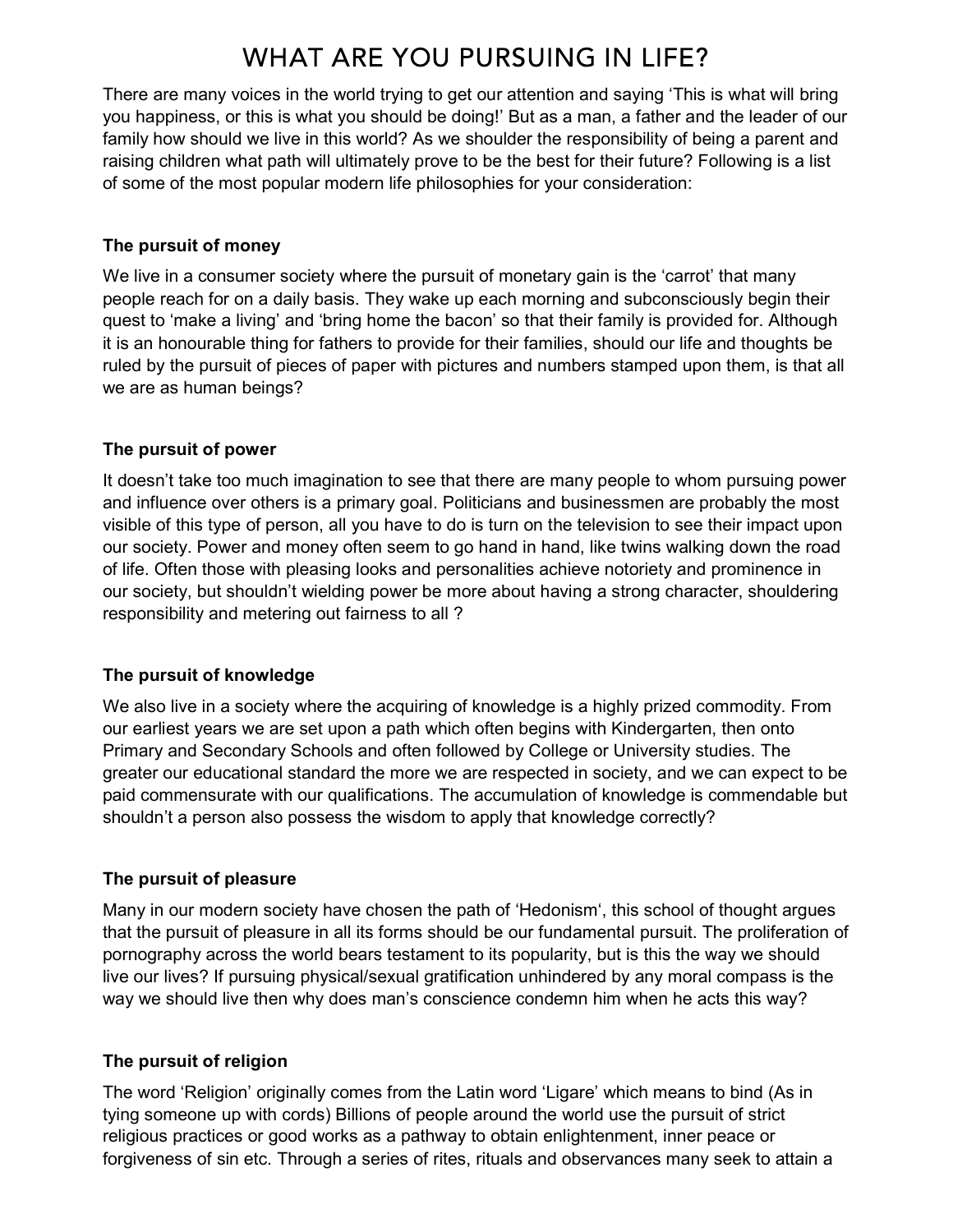state of spiritual righteousness to appease the wrath of God. Are those who seek God through strict religious practices or good works more qualified than others to define the path for our lives and family?

### The pursuit of truth

If a man had not walked on water and calmed the winds and waves with a word from His mouth then perhaps we as men could be forgiven for thinking that the pursuit of Money or Power was the path that we should follow. If a man had not healed every sickness and disease brought to Him and even raised dead people back to life, then perhaps we could not be blamed for thinking that the acquiring of Knowledge or the experiencing of Pleasure should be our ultimate goal in life. If a man had not proven the greatness of God's love for us when He allowed Himself to be condemned by the religious establishment and then willingly carried the 'sins of the world' upon His own body when He was crucified on the cross then perhaps mere Religious Observances or good works could be the way to enlightenment.

Now there is nothing wrong with attempting to acquire wealth or influence, experiencing pleasure or attaining knowledge or in doing good works, in fact we should all be involved with these activities in our life. But the central claimant upon our life is surely Him who gave us life, and revealed Himself to us through His Son. It is the miraculous transformation that comes to the human heart and the deep and abiding relationship with Him that should be our greatest goal in life. As fathers and the heads of our homes we can do no better than leading our families in the pursuit of truth.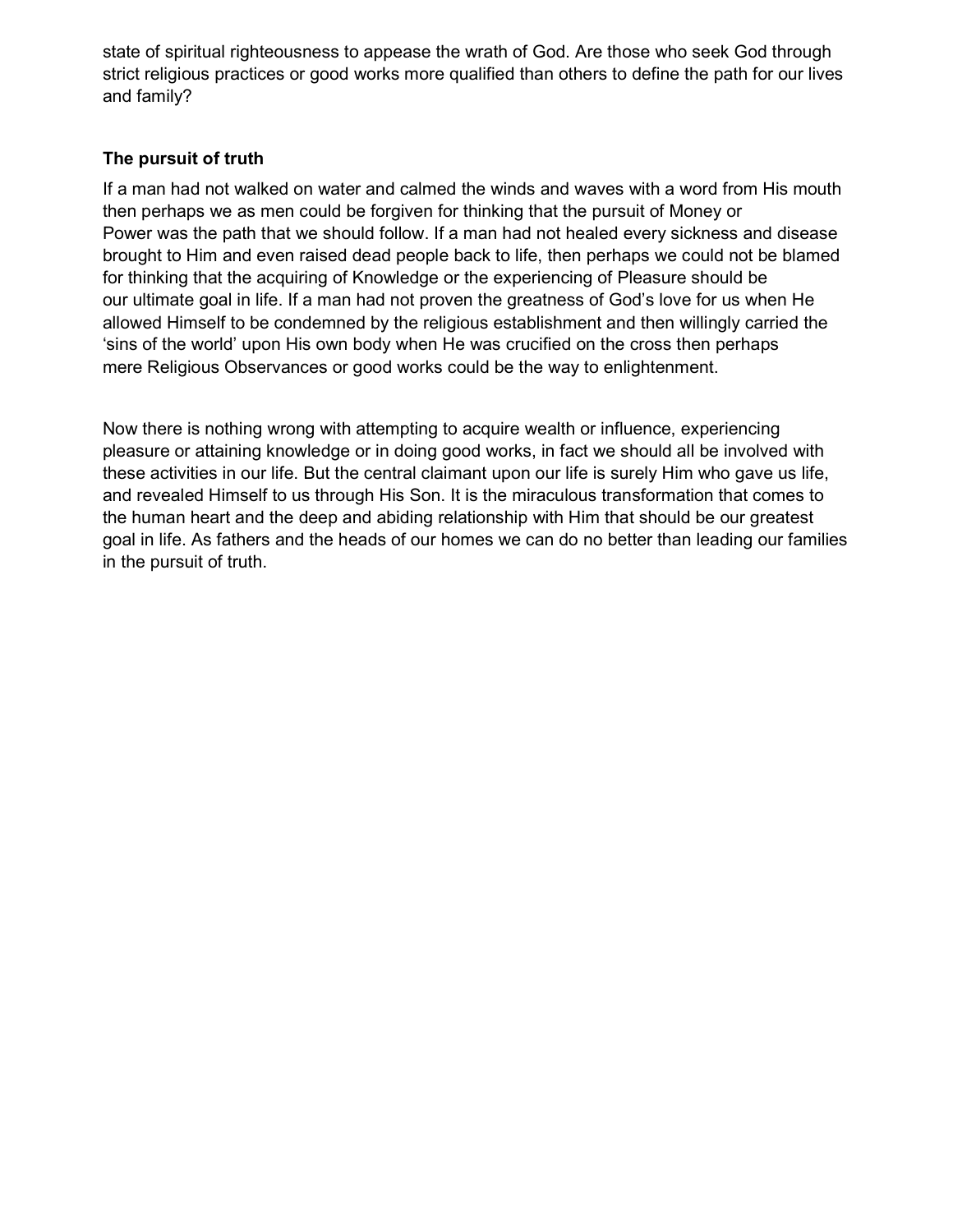## **HANDLING SORROW AND GRIEF**

#### Sorrows' entrance into mankind

Sorrow and trouble have come as a direct result of the fall of man in the garden of Eden. Before the fall of man there was no sorrow or grief in Mankind, only the joy and peace of living in a Paradise filled with God's presence.

#### Read (Genesis 3 v 17-19)

We live in a fallen world where bad things often happen to good people, it is unfortunate but true that we will all face sorrow at some time in our lives. The question is not whether we will have sorrow, but how we will handle that sorrow. Many men do not naturally have the ability to handle sorrow, and feel a little overwhelmed when they feel great loss. We as men have a tendency to bottle up our emotions, thinking we may be perceived as weak or effeminate if we show grief, but actually the opposite is true. It takes great strength of character to come out from behind the facades we build around our emotions, and to be real.

#### God understands all

God knows the pain we go through as men, and the struggles we face as fathers. He sees all, feels all, knows all. We often feel like we are alone, and no-one can understand the things we are going through, but there is One who understands, One who knows the fullness of all we are facing.

Read (Exodus 3 v 7), (1 Samuel 1 v 15)

#### Your sorrow and grief are real

Sorrow and grief are very real emotions, they are a powerful life changing experience. If we try to ignore them they can become like a cancer inside us, that embitters us to everything in the world, and robs us of the peace and joy we long for. If we ignore these feelings, it may well be to our own detriment. It may also begin or continue a cycle in our lives of not allowing life's experiences to mould us into wiser men.

Read (Genesis 37 v 33-35)

We don't have to take our sorrow and grief to the grave, although the process to finding emotional stability and clarity may take some time.

#### God has walked with man experiencing our sorrow

When Jesus Christ came into the world, He did not come as a king or a ruler who was cut off from the challenges of real life. He came as a humble carpenter, who lived and loved those around Him as we do. Before He went to the cross he experienced the deepest sorrow ever known by man, and came through ready to fulfill His destiny.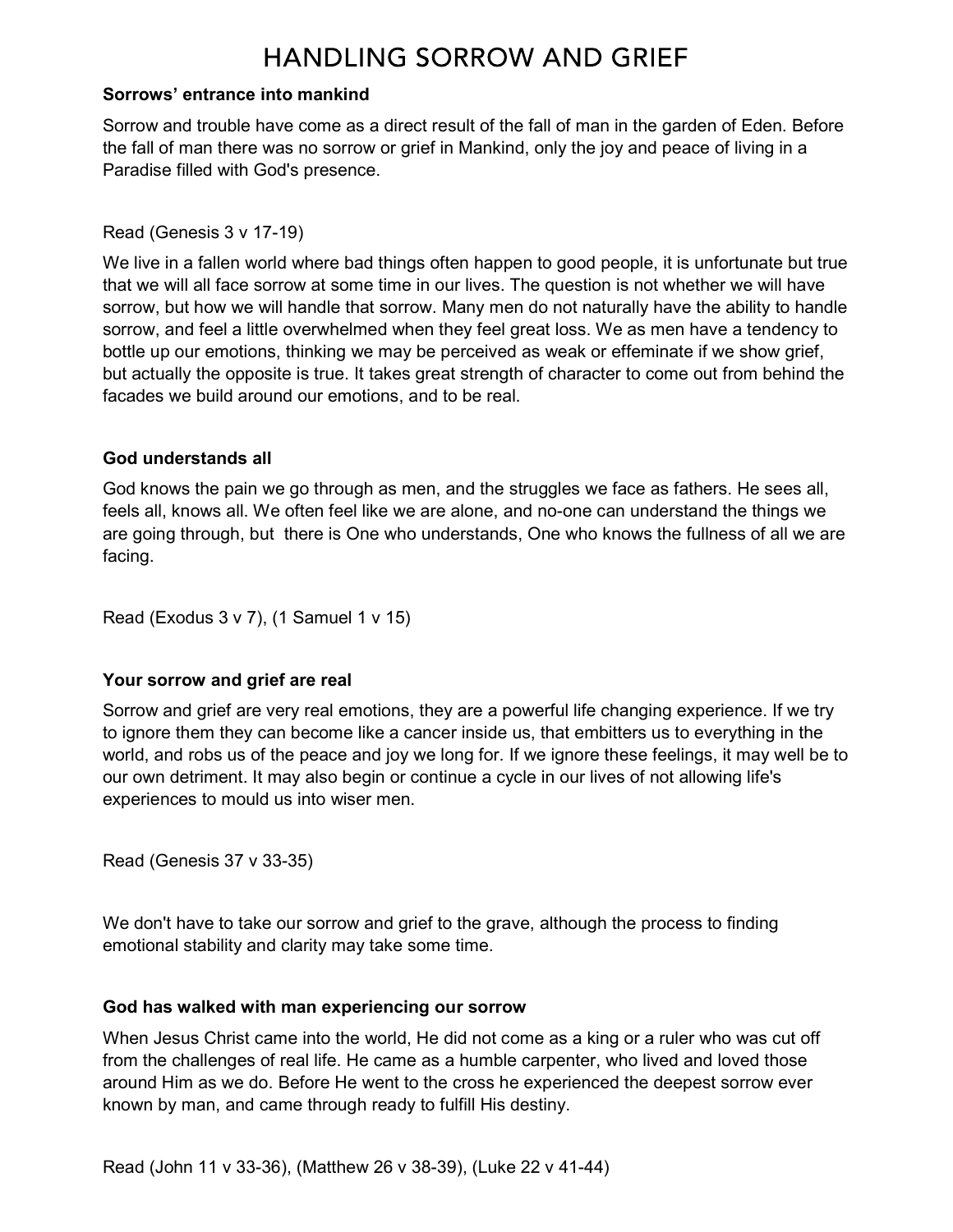#### The purpose behind sorrow and grief

There is often a hidden purpose, or a positive outcome that is invisible in the midst of the storm of sorrow and grief. This purpose can often be seen only after the season has passed, and in the wisdom of hindsight.

Read (Genesis 45 v 5)

Joseph was a man whose life seemed to go from bad to worse, but in the end he realised that there was indeed an eternal purpose behind his path and a heavenly hand guiding and protecting him along the way. The experiences we face along life's path can be used to develop a deeper wisdom than we've known before, and enable us to reach out the hand of friendship to others suffering as we have.

Read (2 Corinthians 1 v 3-4)

#### God's willingness to help

If God is our Creator, then He must certainly have the ability to help us, if only He were willing to do so. The life, death and resurrection of Jesus Christ are an eternal proof to man that God is willing to help man, if only man will come to Him in prayer asking.

Read ( Hebrews 4 v 15), (2 Kings 22 v 19), (Job 5 v 17-27), (2 Chronicles 15 v 4)

#### God's promise for all who come to Him

Prayer is the way we have contact with God. Because God is a gentleman and will not transgress man's free will, He waits until we humble ourselves and ask for His forgiveness and help. Then He can release His strength and comfort into our hearts, and begin to bring the emotional healing we desire.

Read (Philippians 4 v 6), (1 Peter 5 v 6), (John 16 v 33)

#### The answer to man's need

The answer to the problem of sorrow and grief is found being able to allow God's peace to enter into your heart. He alone can take away the power of sorrow from man, and replace it with the peace our heart desires.

Read (Revelation 21 v 4), (Isaiah 35 v 10)

God alone has the power and ability to make sorrow and sighing flee away from our hearts, and to fill that space with peace and clarity beyond anything we have ever known.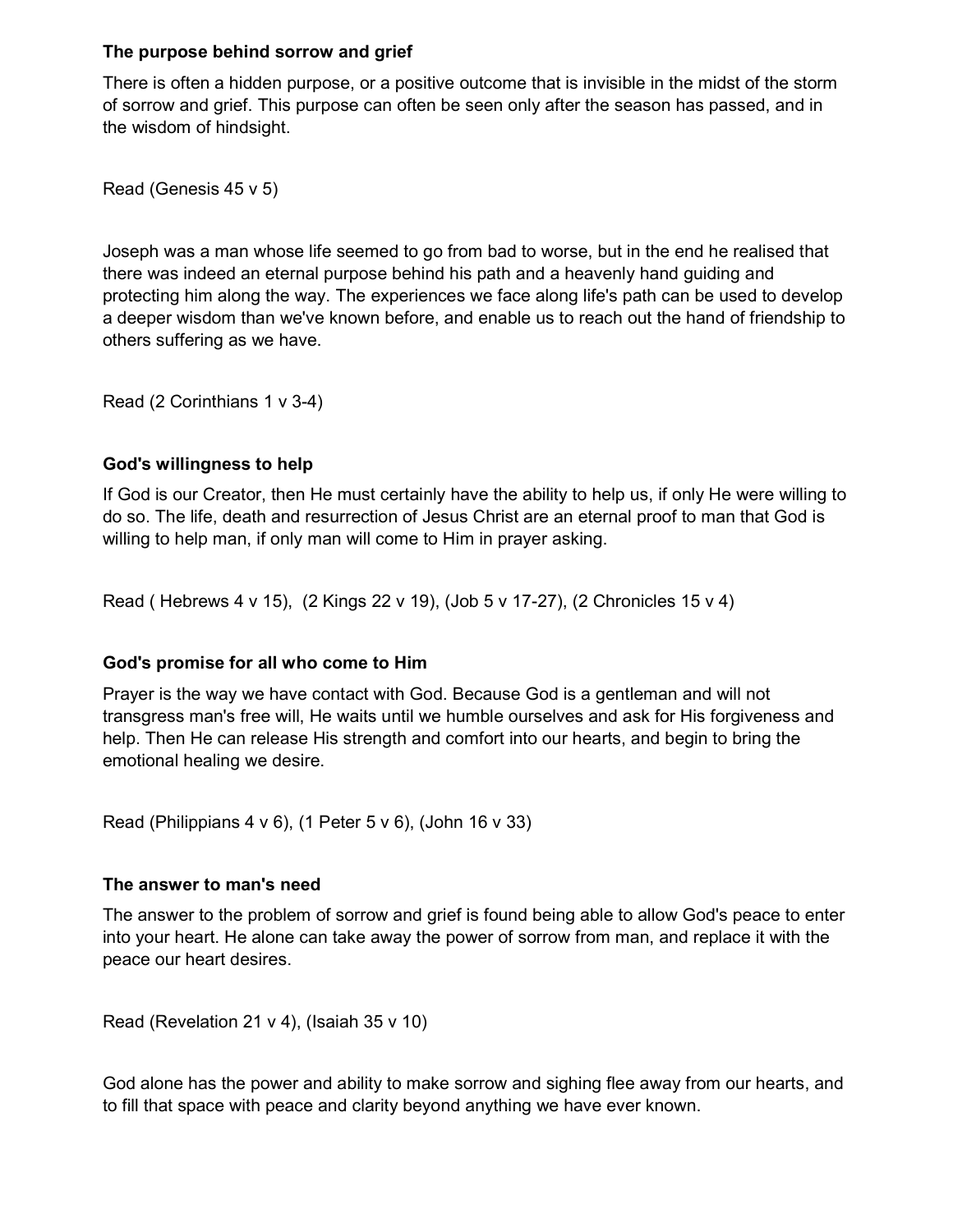#### The process

The process of being able to receive God's healing and strengthening in our emotions is often outworked over a period of time, depending upon the individual and circumstances. Nevertheless the process is an exchange, we must ask God to help us to yield or give our sorrow and grief to Him as we are experiencing it, and then we must receive His peace and comfort in place of it. God freely gives us of His Holy Spirit, that we may share in His peace and comfort, even in the midst of difficult circumstances. As men and fathers who are responsible for raising sons and daughters, it is important that we take the time we need to allow the healing process within our hearts.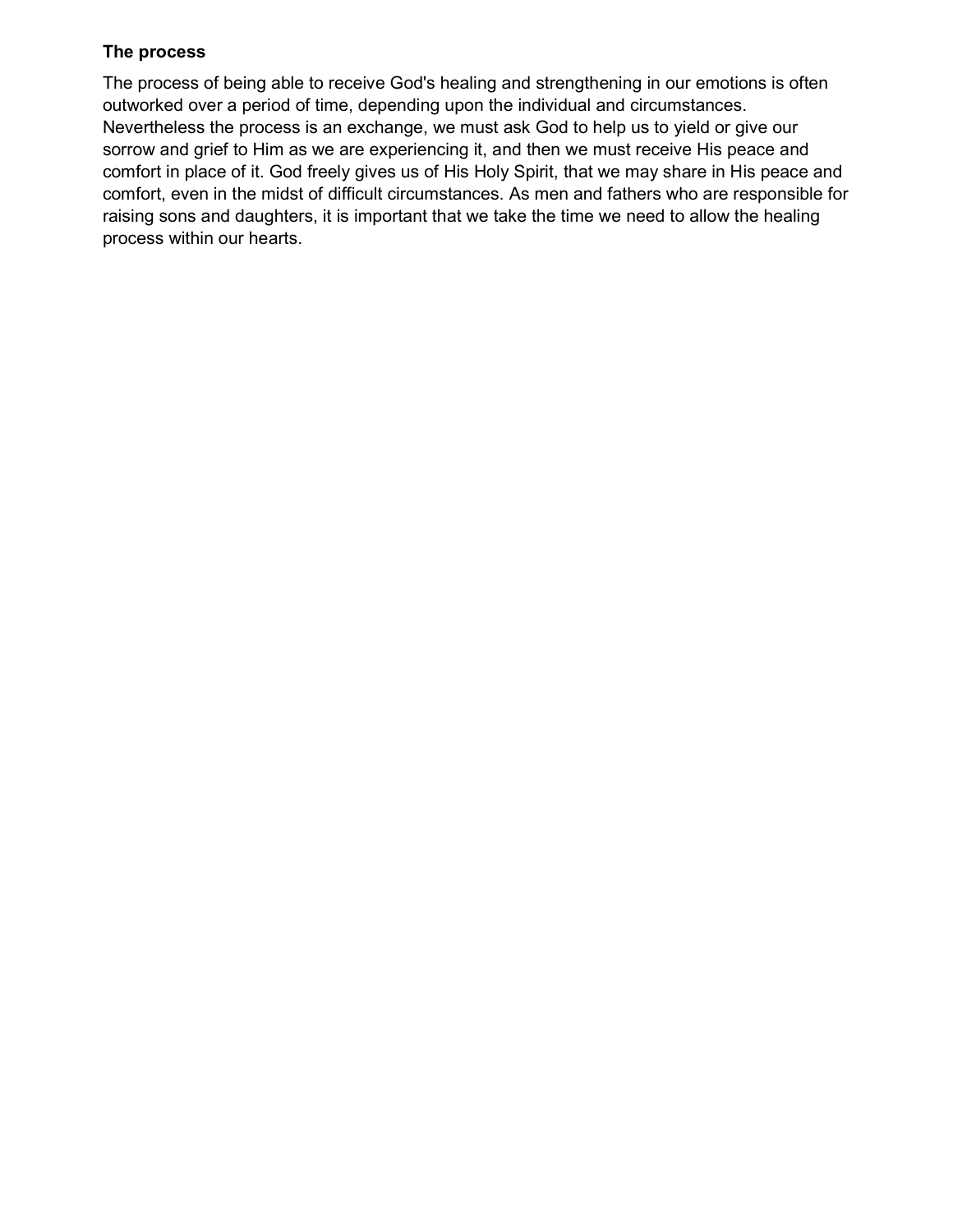# **WINNING THE BATTLES OF LIFE**

As men and fathers we will face many challenges throughout our lives, some of these will be overcome relatively easily while others may prove incredibly difficult to endure. Ultimately it is how we face these challenges that often decides whether or not we arise victorious from them. Being prepared before you ever face the battle gives you a far better chance of success.

Following are some suggestions to help us as fathers arise victorious from the battles that come our way throughout life:

#### Create a battle plan

Every man who is raising children needs to be as prepared as they possibly can be for the unexpected events of life. Taking some time to consider how you would be able to react in different circumstances strengthens your overall effectiveness as a parent and improve your parenting decisions. Although its impossible to be prepared for everything that may eventuate in life, having a broad plan or strategy at least gives you a track to run on.

## Protecting loved ones

In medieval times there were many castles throughout England and Europe and these were usually owned by a regional Lord or Ruler. It was his role to protect the surrounding villagers by defending them from any invading forces of the enemy. When an enemy army was sighted the local populations were protected behind the walls of the castle or stronghold. One of the primary roles of a father is to protect his family at all costs, like those regional Lords we need to ensure that our loved ones are safe during difficult times.

## Increasing security

Wise Lords spent time improving the defences of their castles long before the enemy was ever sighted. They used methods and strategies that had proven successful over many years in stopping an enemy from breaking into their fortification. Some of these strategies included the digging of moats around the castles base and raising a drawbridge thereby cutting off the enemies access into the castle. As fathers we need to create an environment of peace and safety for our family, we should ensure that all access points into our home are secure.

## Improving lines of sight

In the peaceful years between attacks the Rulers and Lords often cleared the surrounding forest thereby restricting the possibility of surprise attacks, as the enemy could be seen coming a long way off. Farsightedness and awareness is still useful today in our parenting role and it assists us to be prepared early enough to effectively protect our family.

## Creating alliances

Building relationships with other regional Lords and Rulers was advantageous as they could combine their forces together to defend successfully or even attack the enemy. Wise fathers realise that creating friendships with your neighbours is helpful in case you need backup or advice in any situation you may face. Being part of a local dad network has many advantages including multiplied insights and ideas on fathering.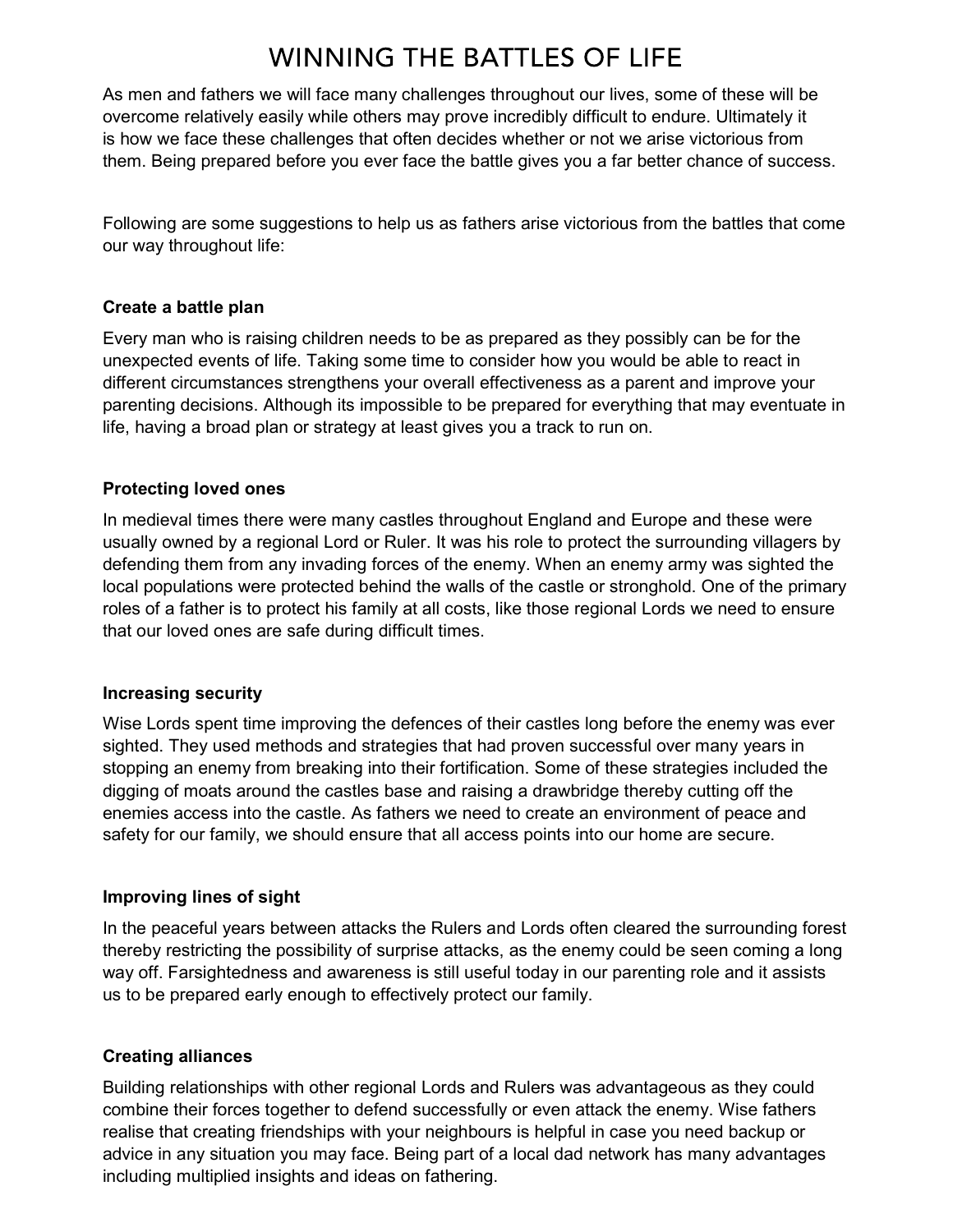#### Preparing supplies beforehand

One of the most effective ways to strengthen your ability to ward off an enemies attack in medieval times was to constantly have supplies laid up in storage in case of need. Food, water and weapons were set aside within the castle permanently and the supplies refreshed regularly. Often it might be those very reserves that gave you the victory as the enemy grew impatient and passed on to another region in search of easier pickings. As a father this could be realising that our financial position could change quickly if I'm made redundant at work etc. and setting some extra money aside for tough times.

Having a battle plan improves our ability to function in our role as a father and protector. It gives us the confidence we need to keep a cool head and make the right decisions in stressful situations. Life sometimes throws up surprises that come upon us like an attacking enemy, but being prepared beforehand gives us as fathers the best chance of arising victorious.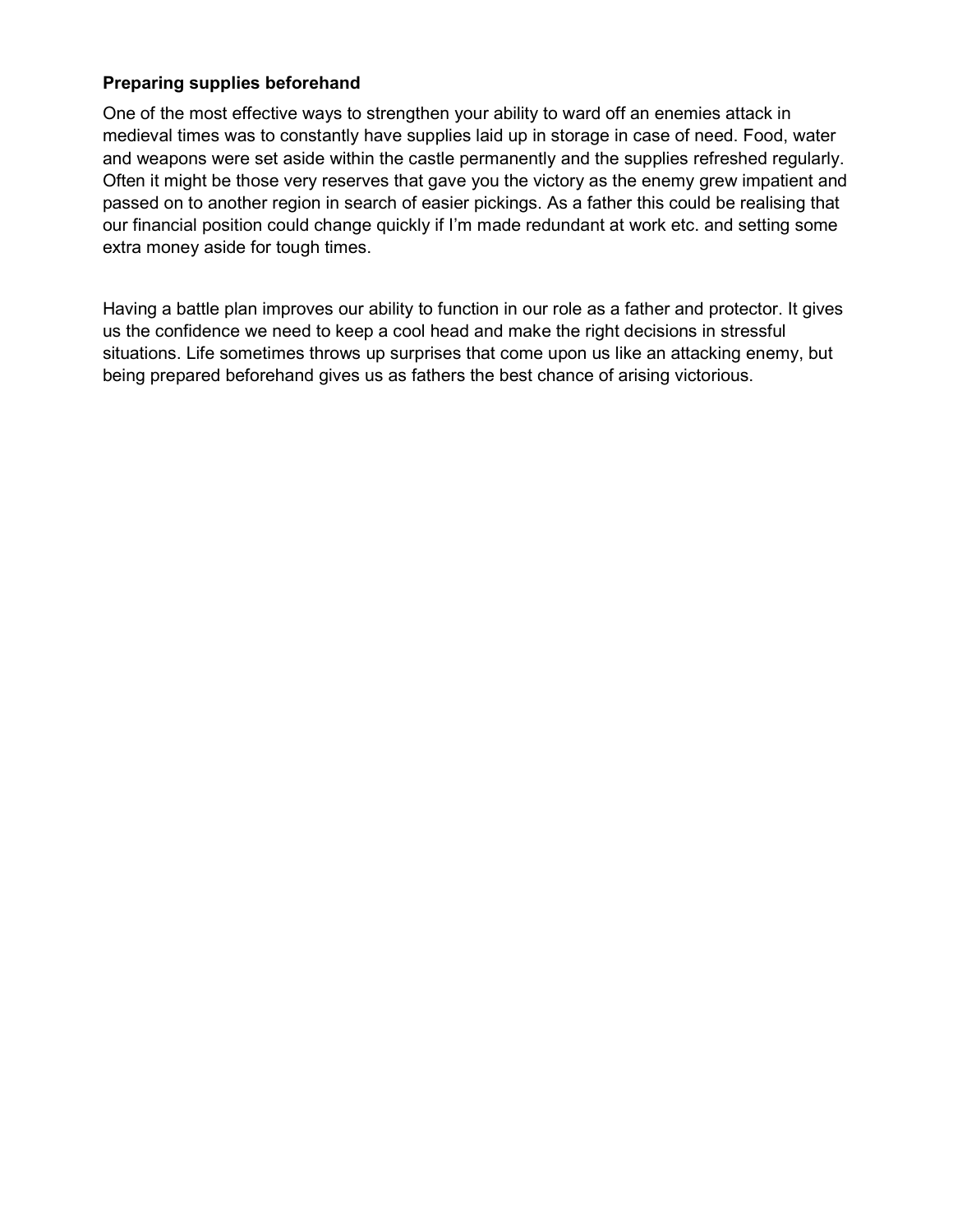# **MODERN FATHERING STYLES**

As we grow into our role as a father, whether we are raising sons or raising daughters we will eventually develop our own parenting style. Practically put, this is the way we operate as a father, and is often influenced by the male role models we have had in life. You may find yourself repeating something that your dad said to you as a child, and this may or may not be a good thing depending upon their fathering style.

We often unwittingly take on the attitudes and mannerisms of our own fathers, although we are not bound to stick with those fathering styles if we do not find them beneficial to our own family.

What is your style of being a father? Following is a simplified list of some (but not all) of the most typical fathering styles adopted in modern times. Each of these styles of fathering brings with it a set of consequences that will either improve or trouble your future relationship with your children.

#### The absent Dad

The absent Dad is characterised as the man who has fathered a child but takes little or no part in the child's life. This may or may not be his desire as sometimes relationship breakdowns result in the father being isolated from his child from no fault of his own.

### The 'ask Mum' Dad

The 'ask Mum' Dad is the father who although present in body, has yielded much of the daily decision making and disciplining of the children to his wife. He is often charactised by the man who is caught up with so many external things outside the family unit that he has nothing left mentally or emotionally for them.

## The dictator Dad

The dictator Dad is the father who runs the home like a Prisoner of War Camp and has the kids jumping incessantly through fear of punishment. This style of fathering is often characterised by shouting and threatening dire circumstances if directions are not followed immediately.

## The pushover Dad

The pushover Dad is the father that is so soft emotionally that his children are able to twist him around their little fingers and get everything they want by merely batting their eyelids and saying 'Please Dad!!!!'

## The involved Dad

The involved Dad is the father who has grasped the importance of taking up his role as head of the home to serve his family through leadership and self sacrifice. He ensures that he is involved in as many areas of his child's life as possible, taking an interest, encouraging and financing his child's development. He is also responsible for the loving application of discipline within the home, and one of his greatest roles is to lead by example.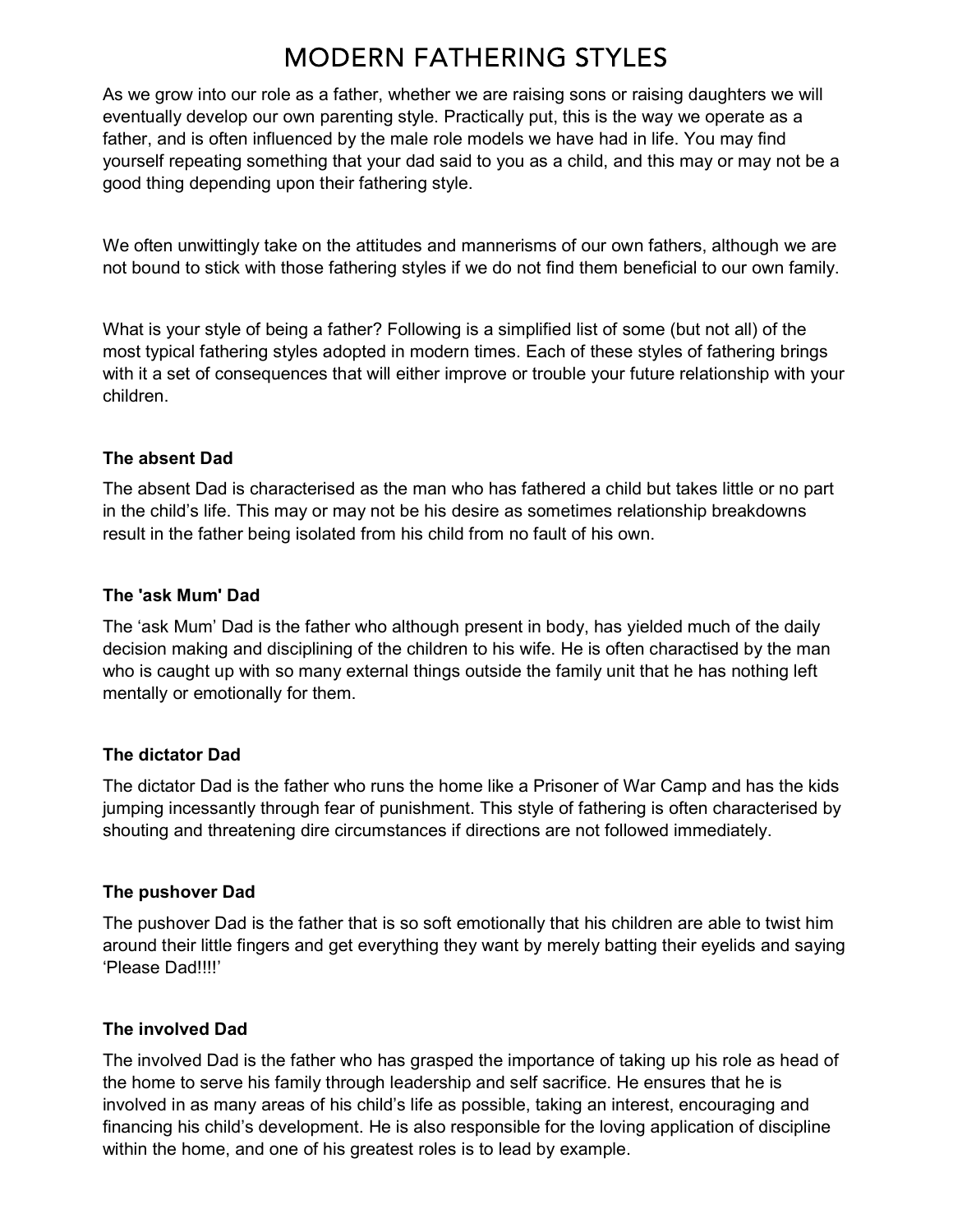It is possible for men to see elements of their fathering styles in more than one of those listed, or as the list is not comprehensive you may not see your style at all. The aim of this particular teaching is to help dads identify their own style of fathering and decide whether they wish to maintain it or try to improve certain areas that do not seem beneficial to their family.

How we as fathers are seen by our children is important, for not only do we shape young lives into adulthood but the relationship we have with them today will affect the relationship they will want to have with us in the future.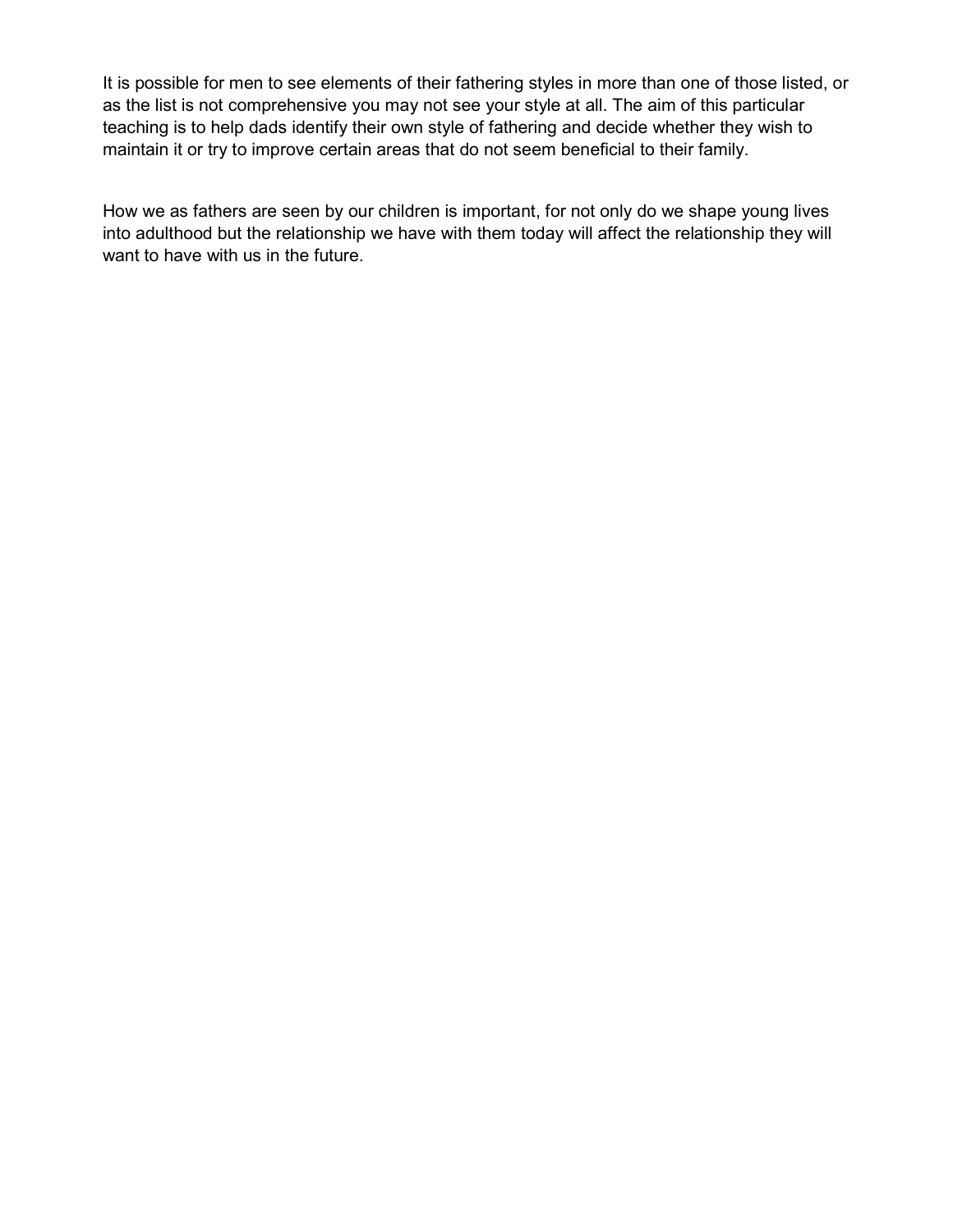## PROTECTORS OF INNOCENCE

From the moment you transition from being a 'dad to be' to actually holding your new-born child in your arms you realise that your life has just changed dramatically. This beautiful baby, your beautiful baby, has come forth from the union of yourself and your wife and millions of new possibilities are opening up in front of your eyes. Although this child carries many of the genetic traits of both your wife and yourself, it is also without doubt unique. The child has its own fingerprints, different from every other person who has ever lived. The child has its own personality, its own natural gifts and abilities and its own dreams and hopes, but now all we see is a tiny human being struggling to become acquainted with this strange new world it has just arrived into.

As a new father we have a wonderful opportunity to take stock of our own lives, and to assess what is still and what is no longer important to us. Priorities change in our own heart when we perceive the value of this precious life we have been given to look after. It is important to realise that even though the challenges of being a father are sometimes difficult, the benefits we will receive are amazing. Fatherhood is not for cowards, but billions of men have done it before you and you are well able to become a great dad.

There are a number of main roles you will probably step into as a new father including Provider, Teacher and Friend, but one of the most important roles is that of Protector. Being a Protector of our families is one of the most natural roles we as men fall into, it seems to be hard-wired into our manhood. Keeping our families safe from the many dangers that we as men already know are in the world, is a role that requires diligence and discernment.

What are the things in the world that you as a new dad want to protect your child from? Physical danger? Sickness or Disease? Bad Influences? Wrong Relationships? Sadly to say there are many influences in the world that would take advantage of a young innocent life and twist its beauty and uniqueness into something to be regretted.

The best way to protect our children's lives is to build a stronghold of wisdom around them, so that even as they grow up and become more independent the life lessons that their father taught them will stay with them. Sharing life lessons and teaching our children is not a scheduled event each week, it happens daily, moment by moment as we impart our own lives and values to them through our own example.

How then should we live as fathers, if our greatest ability to protect our family comes from our own life example? Do you want to see your child smoking cigarettes? Then you as their example shouldn't smoke! Do you want your child to live a healthy and active life? Then you as their example should do the same! A father is a shining light to a child, an example to be followed, a life to emulate! Make a decision today to be the best example to your children that you can be, and in doing so you will go a long way toward fulfilling your role as a protector of innocence.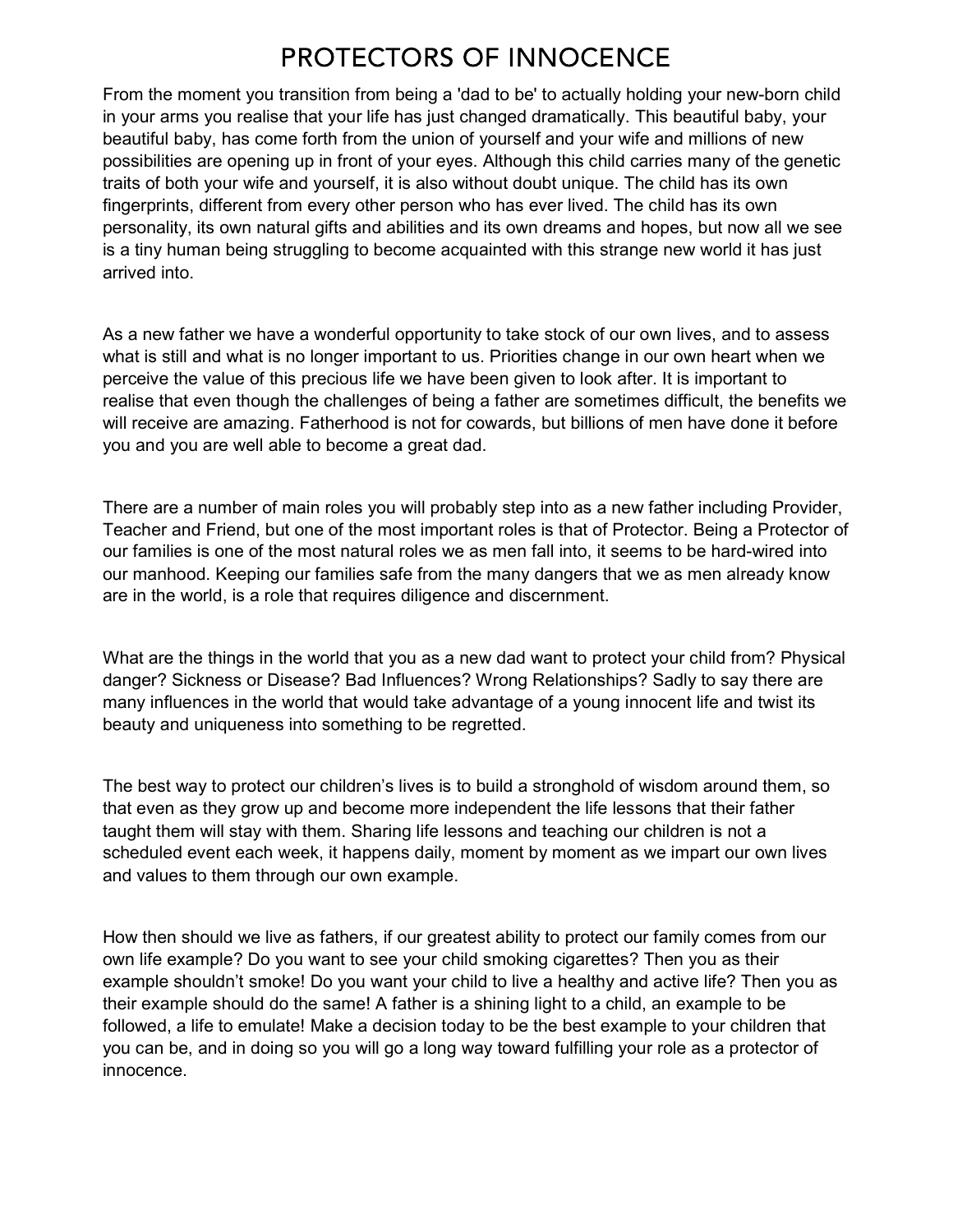## THE CHOICES OF A FATHER

The future that we face tomorrow as a man and father is determined to a large extent today. Our individual decisions and lifestyle choices influence the way that society as a whole is heading, for we are re-laying the foundations of society with every new generation. This is why we as fathers must look closely at what we do or fail to do in this life, for we hold the future of the coming generations in our hands.

Becoming a father brings many changes into our lives as men, just as becoming a husband brings changes into our lives as single men. There is a responsibility that comes with relationships of any kind, and if we handle those responsibilities well our relationship has the best chance of prospering. If we treat our wife with love and respect we have a far greater chance of staying married than if we are uncaring or abusive towards her. If we build a loving and caring relationship with our children from the moment of their birth then there is a far greater chance that they will want to continue that relationship with us when we are old.

When a building of any size is constructed what is most important initially is the laying of a strong and stable foundation, so it is with building a family. There are many things that we can do as a father or fail to do that will either strengthen or weaken the foundations of our family. Every society as a whole is built up of individual families, they are the building blocks used in its construction. When individual families are strong then society as a whole is strong, when individual families fail then society also begins to fail.

Throughout ancient history we see the rise and fall of many influential societies and cultures, whether it be Greek or Roman, Babylonian or Assyrian. Each of these cultures had a time of influence upon the world stage and became the dominant 'super powers' of their time. But the influence of these 'super powers' waned as was eventually replaced by another, often because of the mistakes made by those who carried the responsibility to decide the future of that society.

Newton's Third Law states that 'for every action there is an equal and opposite reaction' or in other words there are consequences for everything we do in life, either good or bad. Good decisions lead to good consequences, bad decisions lead to bad consequences. Good parenting decisions are most often made by those who have taken the time to consider the path they want to lead their children along in life. Therefore we as fathers need to ensure to the best of our ability that we make well-informed and well-considered decisions if the future of our family is to be a successful one.

Each day we as fathers make choices that determine the direction that our family is going, and when enough families are heading in the same direction then society as a whole is too. The question I ask is this: Will the generations to come thank you for the decisions you are making today? Or will they regret decisions that ultimately proved to be short-sighted and resulted in destruction rather than blessing? Choose Well!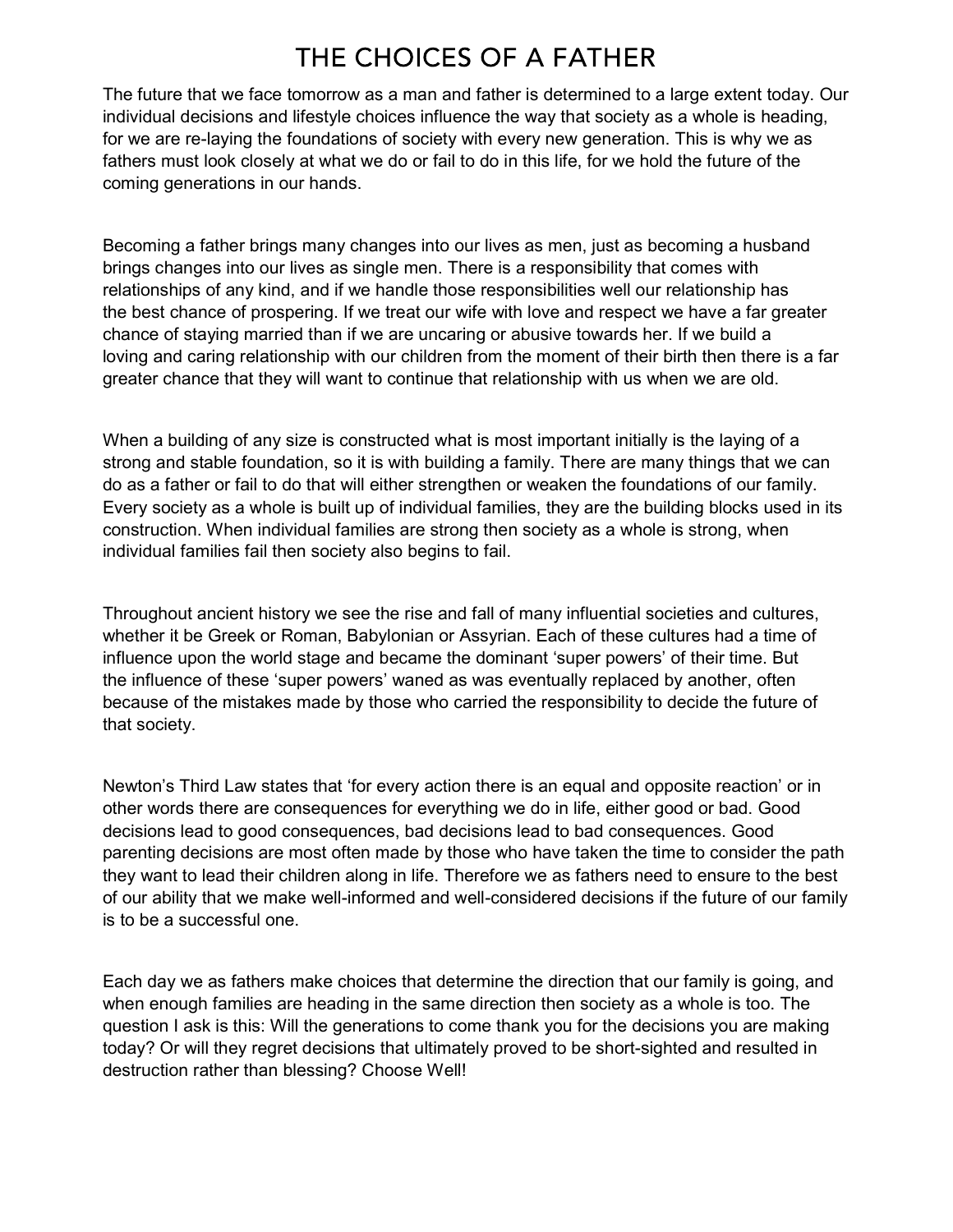## **RESOLVING PAST ISSUES**

As we progress through life we meet many different types of people, some will become our friends for a time but fewer will be our friends for life. Personal relationships make up a huge part of our lives as human beings, how we treat our fellow man and how they in turn treat us. Everyone is wired differently, have had different upbringings and often hold different views than us, and in truth it is these differences that often make life interesting. Many may hold a different view than you on subjects like politics, morality or religion or a myriad of other subjects, and every now and then our differences bring us into conflict.

Showing respect for every person we meet in life is vital if we are to live on this world in peace, whether or not you agree with their world view. On issues that we feel deeply about personally, we often hold very strong views. When two people meet who both hold very strong but differing views on a subject there is often conflict. Conflict left unresolved can lead to one or both people having their feelings hurt, and for some this may leave an emotional scar. Those among us that are more sensitive emotionally are the most susceptible to being scarred. These are the type of scars that don't show on the outside, they can't be seen, but may be powerfully felt as they are scars upon our heart.

People sometimes do things or say things that hurt another person emotionally and these hurts often stay in their hearts for a lifetime. These hurts may often come as we attempt to resolve issues within our marriage and with our spouse or wife. Many people deny that they have had their feelings hurt, but still feel the pain inside if the other person is seen or mentioned in conversation. If we are the one who has been hurt emotionally we can either live with it or take steps to become free of the hurt, by implementing the process of forgiveness.

If we on the other hand have done or said something that has hurt another person, we have the responsibility to resolve the issue with them by asking for their forgiveness. This can sometimes happen many years after the initial event, but is no less powerful or useful. Forgiveness either given to another or received from another person is the pathway to peace both internal and external. "Peace on earth and goodwill among all men!" is proclaimed loudly at a certain time of the year, but it is a value that is best lived on a daily basis.

When a person is hurt emotionally they are far more likely to then go on to hurt someone else, for we all live out of who we are on the inside. There is a cycle that forms of people being hurt and therefore hurting others, and this cycle continues to multiply in society unless the process is broken. Forgiveness is the most powerful way to break this cycle and bring peace back into our personal relationships.

Conflicts between people are unfortunately inevitable but it's how we deal with these conflicts that can either set us and others free or leave us bound emotionally for a lifetime. For those who feel the need to be freed from the scars of the heart, I would encourage you to click on the link and read my full teaching on 'The Process of Forgiveness'.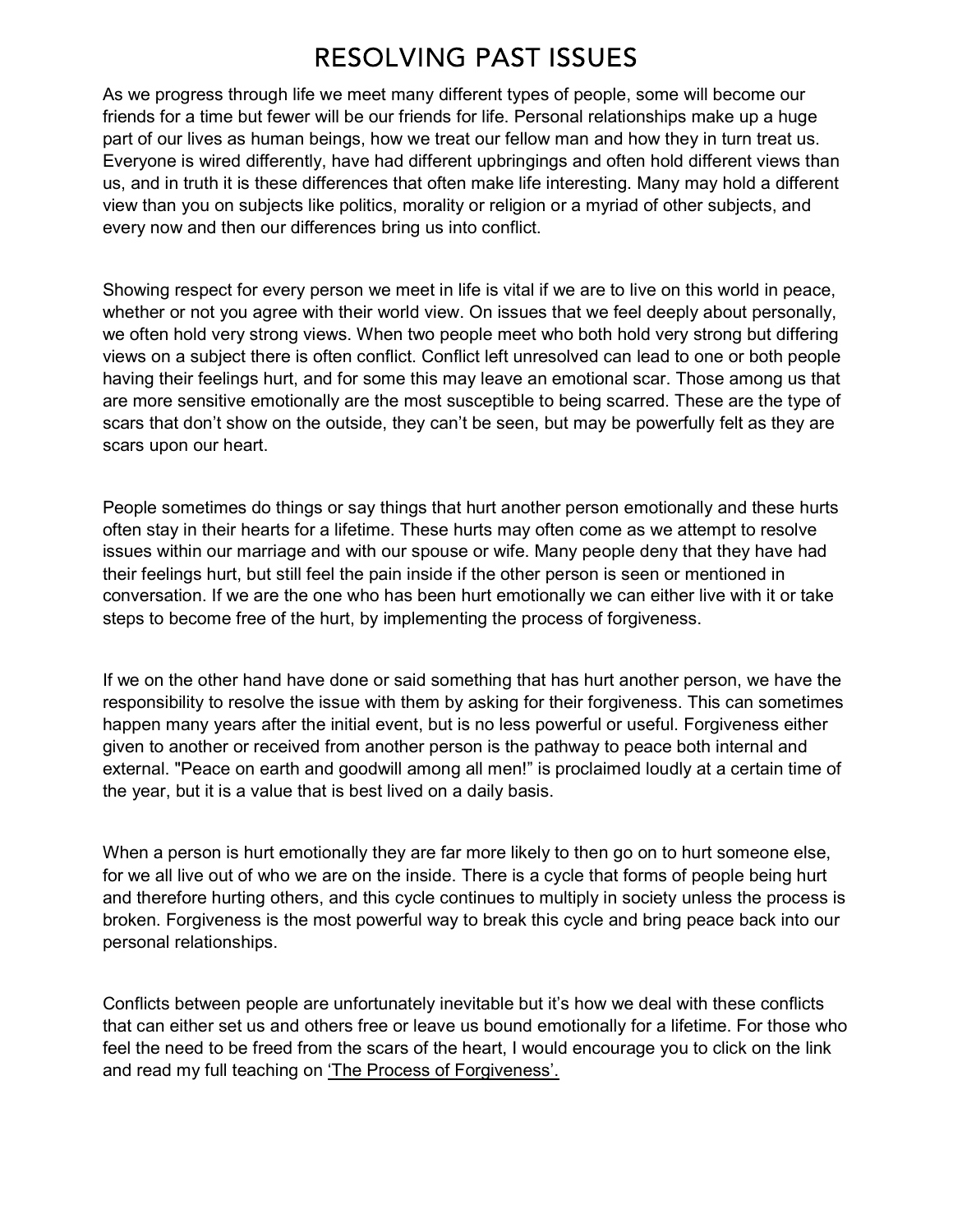# THE POWER OF CHOICE

Every man born upon the earth arrives with a great responsibility, and that is the ability to choose his own path in life. Our free will is a precious gift from God that is worth protecting at all costs, for there are those who would try to usurp our ability to choose and enforce their own will upon us. Protecting ourselves and our loved ones from enslavement to the will of malevolent forces is part of the father's role in family life.

Back in the Garden of Eden man was given a free will as part of his humanity when God breathed life into him. But man was also presented with choices either to obey or to disobey God's will. In the garden there was every kind of tree that was good for food and man was allowed to eat from any of them except the Tree of the Knowledge of Good and Evil. God gave man a free will and an opportunity to exercise that free will so that man could learn the benefits of obedience to God.

God is a kind and loving creator whose greatest desire is to love and be loved by those whom He has created. God had already made angels previously but they were not endowed with a free will, and therefore could not satisfy God's yearning for loving children. The ability to choose made man the perfect candidate to enjoy eternity with God, as it enabled him to live in a joyful relationship with his creator.

Lucifer was originally an angel of God, but when he formed sin within himself he was judged by God and thrown out of heaven and became Satan/Devil. Now Satan hates God and mankind whom God had made in His own image and likeness, and therefore Satan took it upon himself to destroy men as an act of revenge. Satan devised a cunning plan to deceive Adam and Eve into disobeying God's will by eating from the tree that they were not allowed to partake of.

As a result of Adam and Eve's disobedience the sinful nature of Satan and the Death that comes with it entered into man and they were banished from the Garden Of Eden. Now every child born on earth as descendants of Adam and Eve is born with both a free will and a propensity to use it for evil. Therefore God enacted His great plan of salvation for mankind through Jesus Christ that He might restore us back into relationship with Himself.

Satan continues to enforce 'his will' upon fallen man through the power of the sinful nature, and through it even though man may desire to do good, we all ultimately also do evil. The sinful nature compels man and drives man into evil acts against God and against each other. And yet there is still hope for man as we still retain our free will and can choose another path, God's path for our lives.

God is a gentleman and would never force Himself upon anyone, but offers the free gift of salvation to all who believe in His Son Jesus. Surely if we as men are to exercise our free will in this world it should be a choice that leads us to life and away from the death that the sinful nature brings. As a father we hold great influence over our own family and can lead them forward either towards the light or back into darkness, its our choice! Christian parents have the benefit of the wisdom and strength that comes through a personal relationship with Jesus Christ.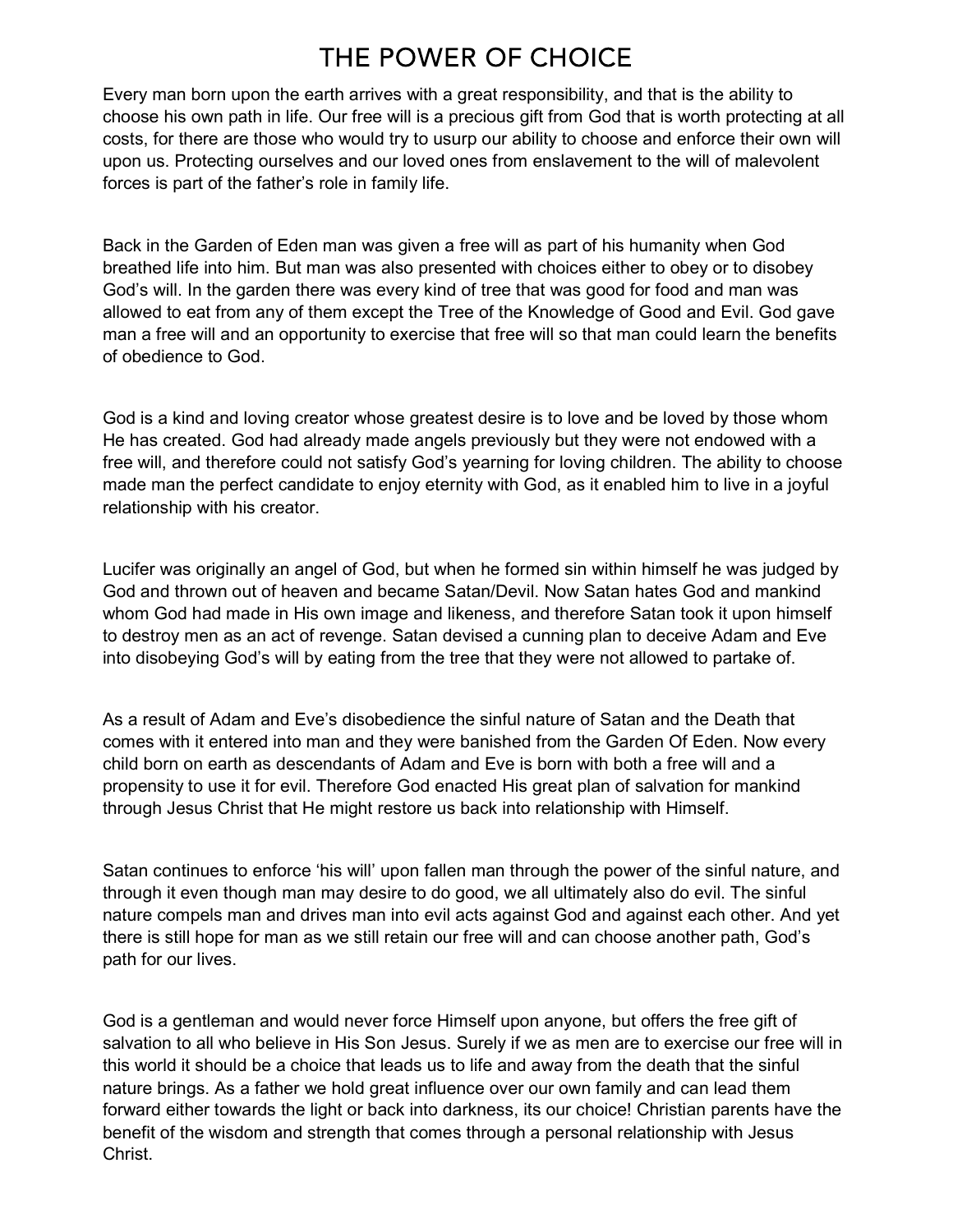## **BRINGING IT HOME**

As a father we normally have the main role as breadwinner/provider for our family, and this most often requires that we spend large amounts of time away from them whilst at work. These times of separation are made easier in the knowledge that we are enabling our family financially to have food on the table and a roof over their heads. Fathers are usually the parent who is tasked with 'bringing home the bacon', but it's not just the bacon but often the cares and worries from our work lives that we also 'bring home'.

Unfortunately many fathers are being required to work longer and longer hours in jobs that are often in very high pressure environments. Man is not designed to function under high levels of stress for long periods of time. Unless a father develops the ability to off-load the cares and worries of his work environment before he gets home, he can often transfer some of that stress to his family. This will often have a negative effect upon the level of peace in the home, and the father will begin to alienate the very people he sacrifices daily to support.

Understanding the processes that continually build up the stress levels in our lives is crucial if we are to develop effective strategies to combat them. Identifying the tell-tale signs of stress build up helps men manage their mental and emotional state earlier and restricts the possibility of things spiralling out of control. Alleviating the existing stress levels through enacting procedures that bring peace into our hearts and minds ensures that we stay on top of the situation.

Often we are able to relieve stress build up by simply taking a few minutes and changing our thought patterns. This can be achieved by going for a walk or sitting in a park, many people find peace by entering into prayer or meditation. The key is to identify the actions that assist you in finding peace and release from the build up of internal stress; these actions may be different for each person.

Some simple suggestions that may assist you in arriving home ready to take up your all important role as a father:

- Take public transport to and from work and use the time to de-stress on the way home
- Get off the bus/train one stop early and walk home briskly, the exercise will do you good mentally and physically
- Find an employer who understands and promotes a work/family life balance
- Don't allow daily challenges to rob your focus from your ultimate goals
- Get out of the office for lunch as often as possible.

Ultimately fathers go to work to provide for the benefit of their families, and the finances they are able to 'bring home' enable the family to function properly. If the stresses of their work environment are not dealt with effectively before they get home it can pollute the peace of the home and the entire family may be impacted.

It is very important that we as fathers are able to put off our 'work worries' and be free enough mentally and emotionally to put on our role as a father to our children and husband to our wife.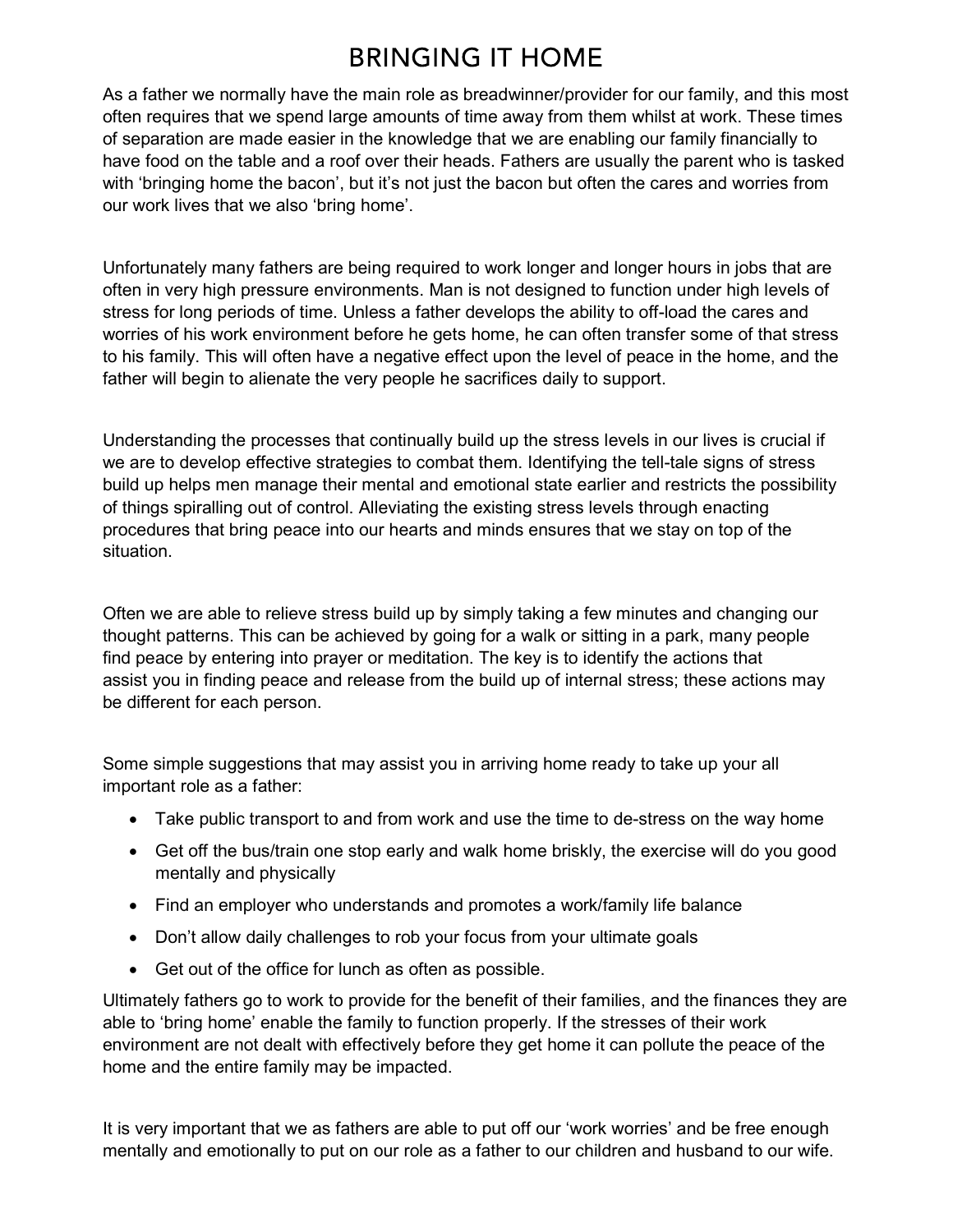These skills may take some time to develop but are definitely worth the time and energy it takes, as the results will benefit those you love the most.